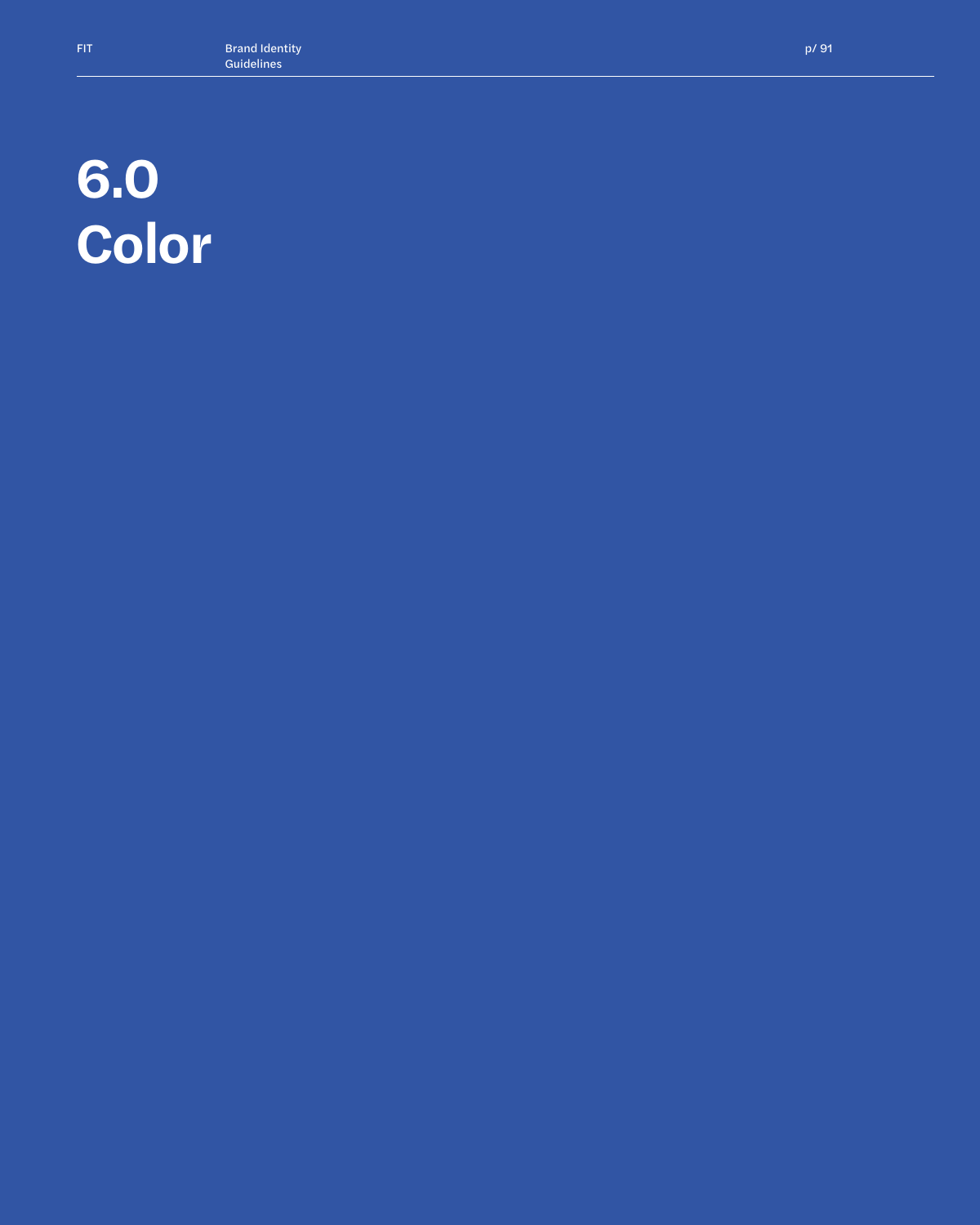*Within the FIT brand, there are*  **three color palettes** *that can be used: the* **Official College Palette,** *the* **Spectrum Palette,**  *and the* **Adaptive Palette.** *Each has a specific usage context as defined on the following pages.*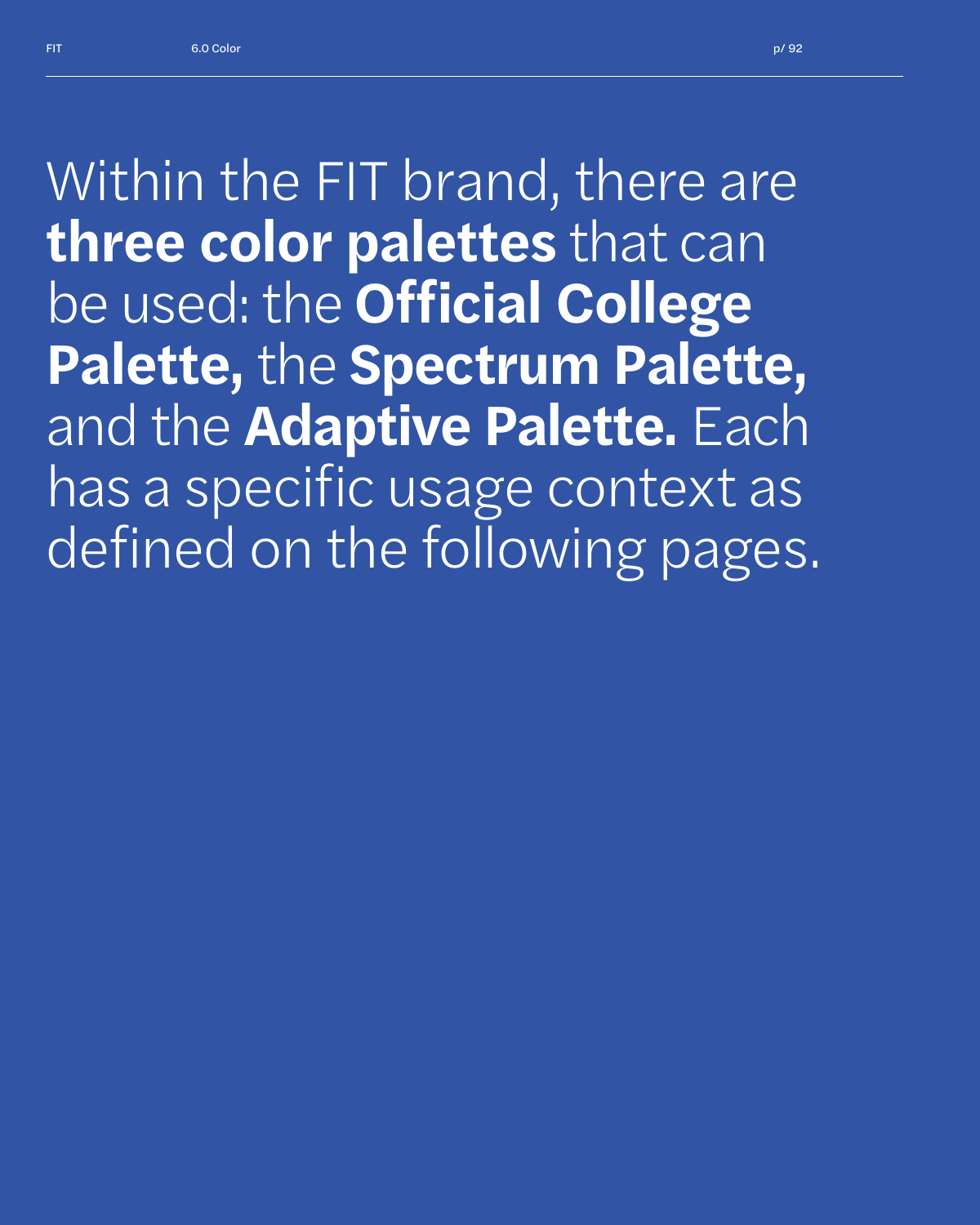The new school palette defines three key colors that should be used as the central colors. These new colors build on the tradition of the former FIT blue and move toward a more vibrant and expressive color range.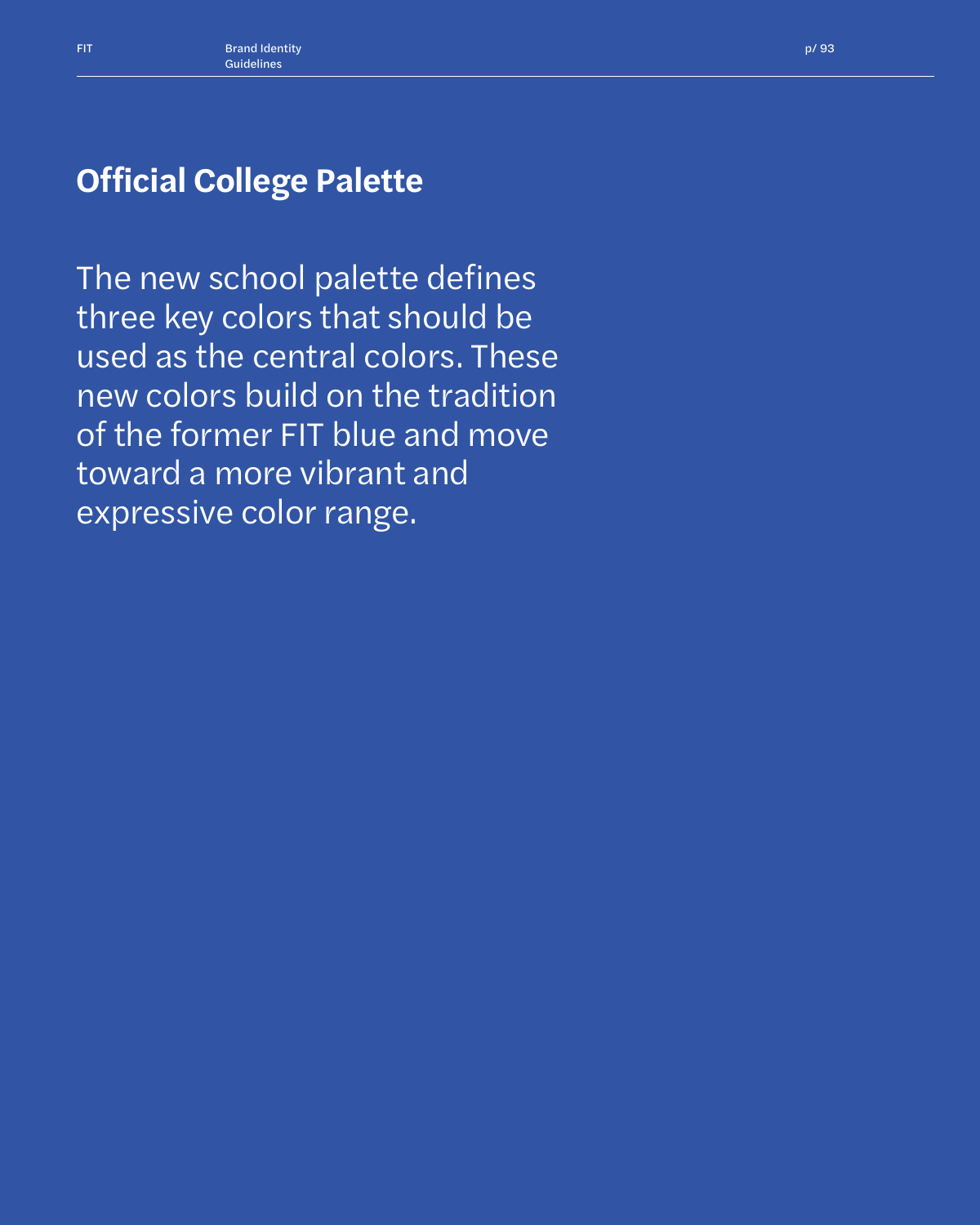| FIT | <b>Brand Identity</b> |  |
|-----|-----------------------|--|
|     | Guidelines            |  |

| <b>FIT Unconventional Blue</b>  | <b>PMS</b><br>286 C<br>286U   | <b>CMYK</b><br>100 75 0 0 | <b>RGB</b><br>0 54 249   | <b>HEX</b><br>#0036F9 |
|---------------------------------|-------------------------------|---------------------------|--------------------------|-----------------------|
| <b>FIT Unconventional Green</b> | <b>PMS</b><br>7480 C<br>7480U | <b>CMYK</b><br>820880     | <b>RGB</b><br>18 196 119 | <b>HEX</b><br>#12C477 |
| <b>FIT Unconventional Pink</b>  | <b>PMS</b><br>813 C<br>813 U  | <b>CMYK</b><br>08300      | <b>RGB</b><br>255 46 170 | <b>HEX</b><br>#FF2EAA |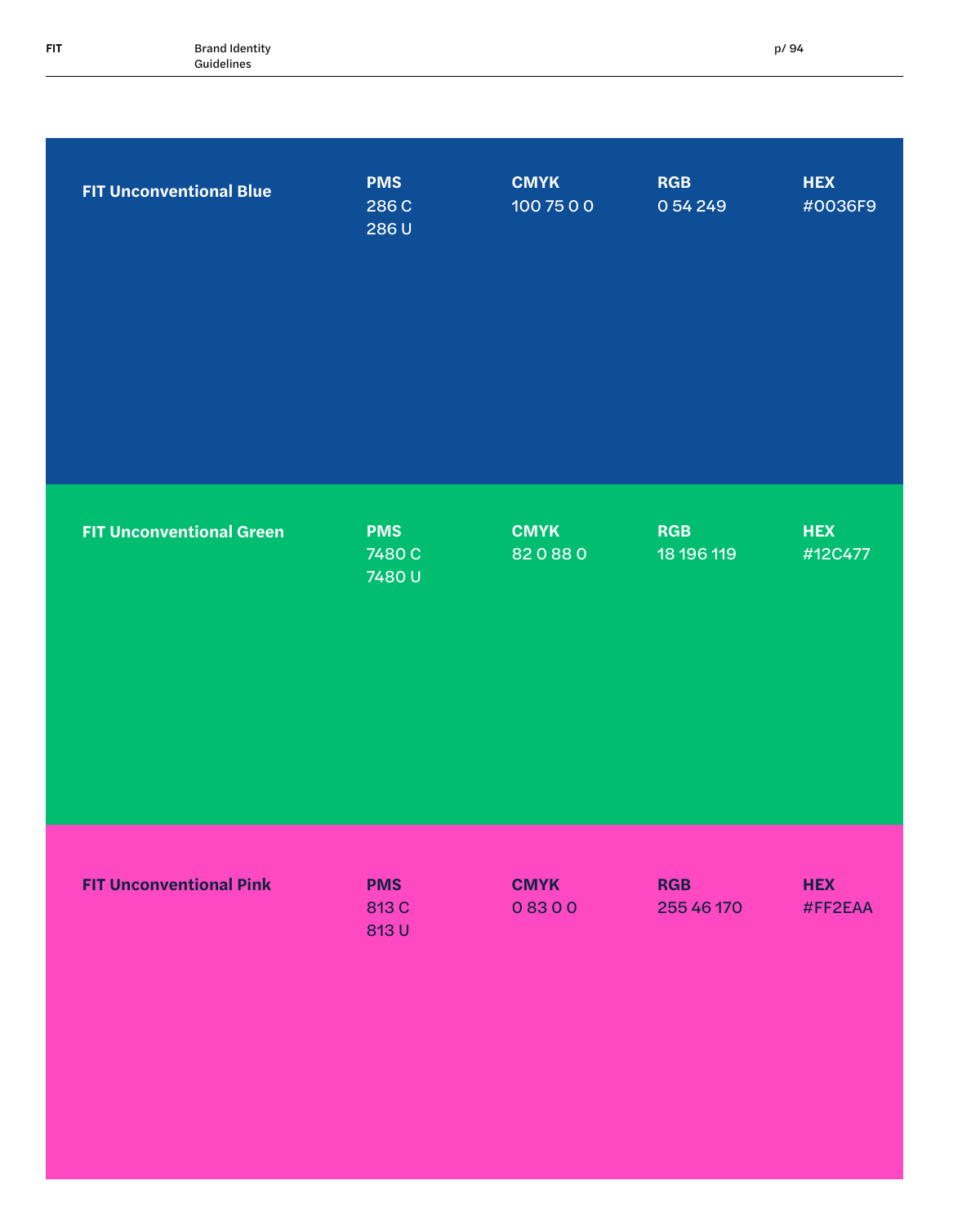#### **6.1 Official School Palette** FIT Unconventional Blue



**CMYK** 100 75 0 0

**RGB** 0 54 249 **HEX** #0036F9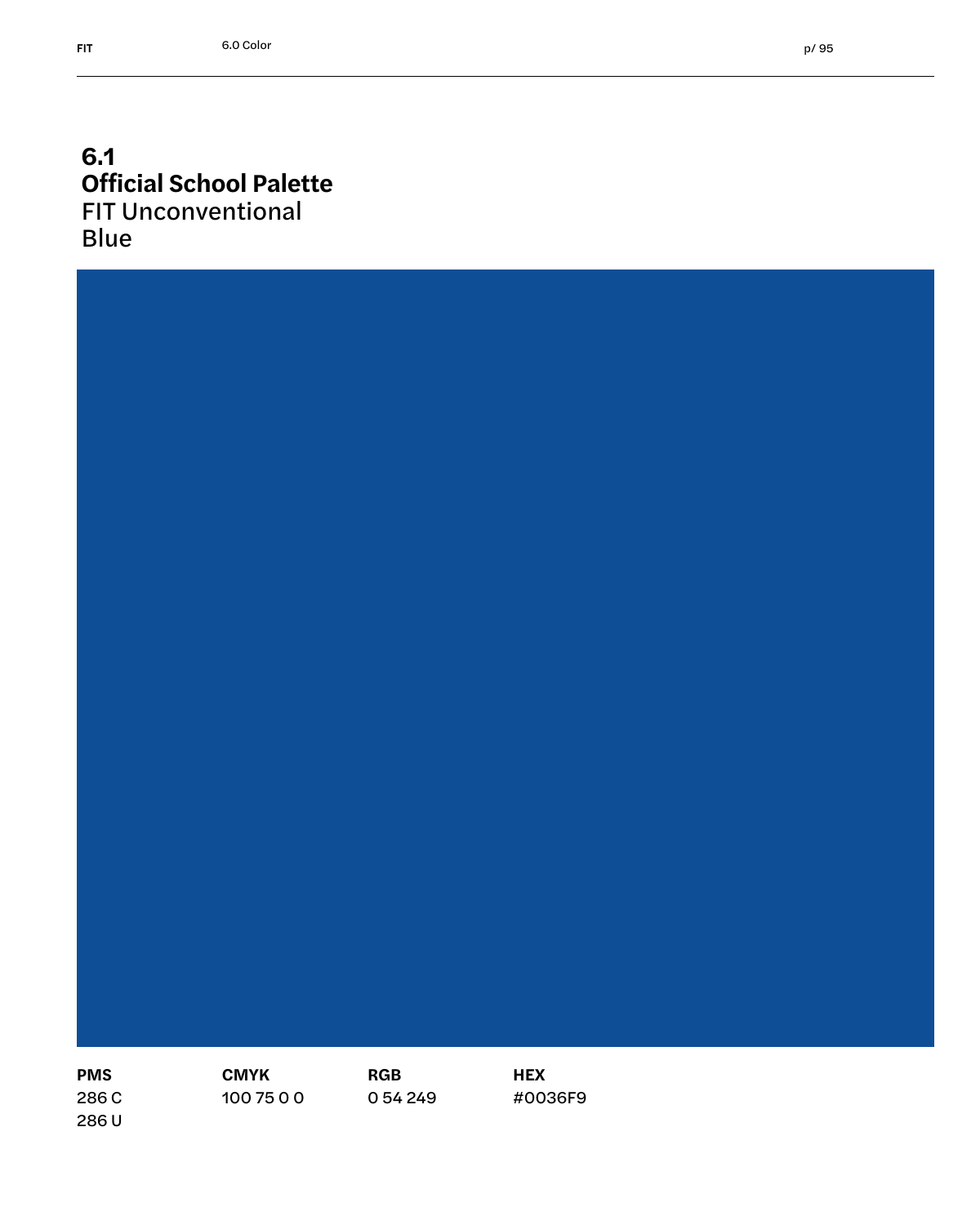#### **6.1 Official School Palette** FIT Unconventional Green



p/ 96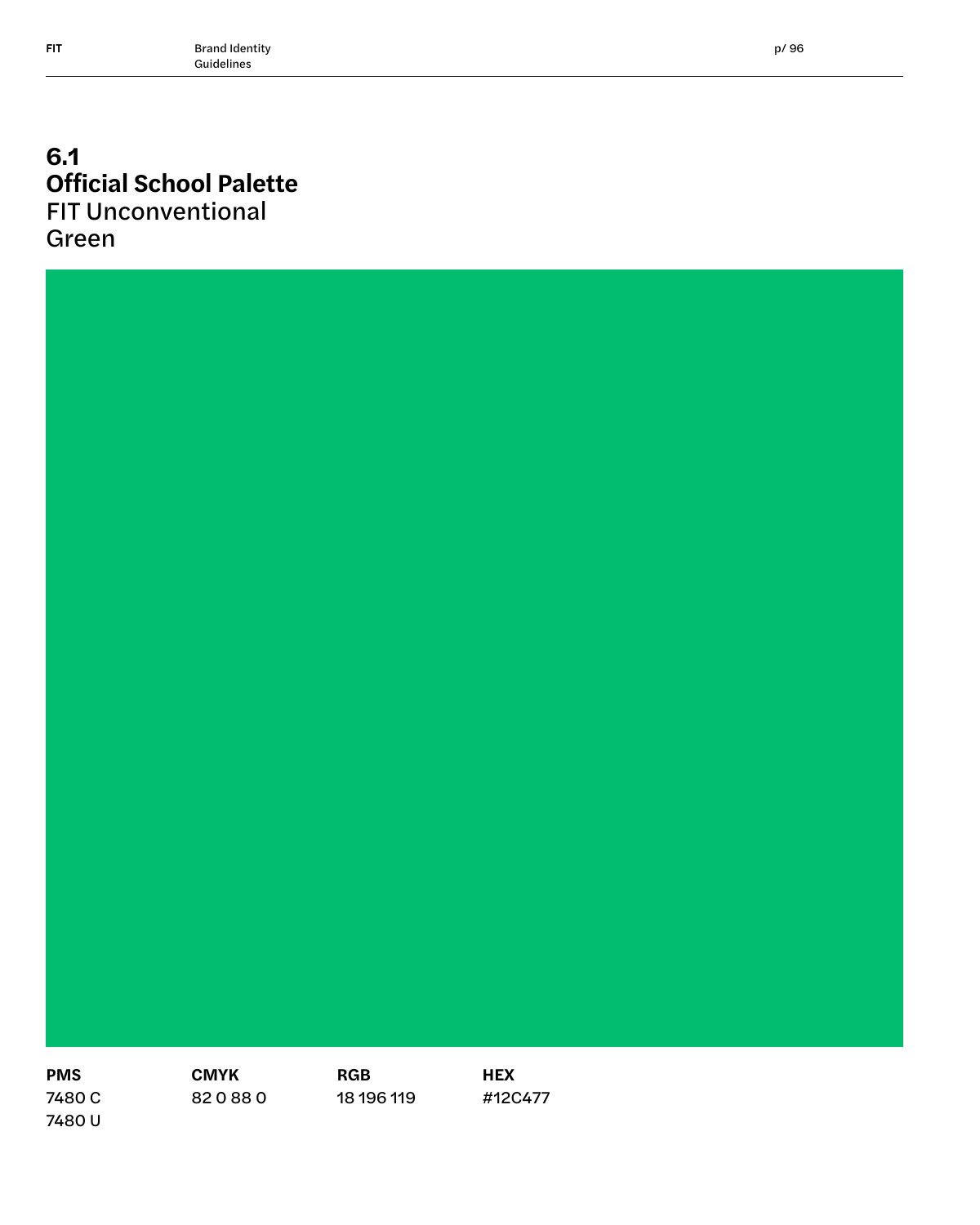#### **6.1 Official School Palette** FIT Unconventional Pink

**PMS** 

**CMYK**  0 83 0 0

**RGB** 255 46 170 **HEX** #FF2EAA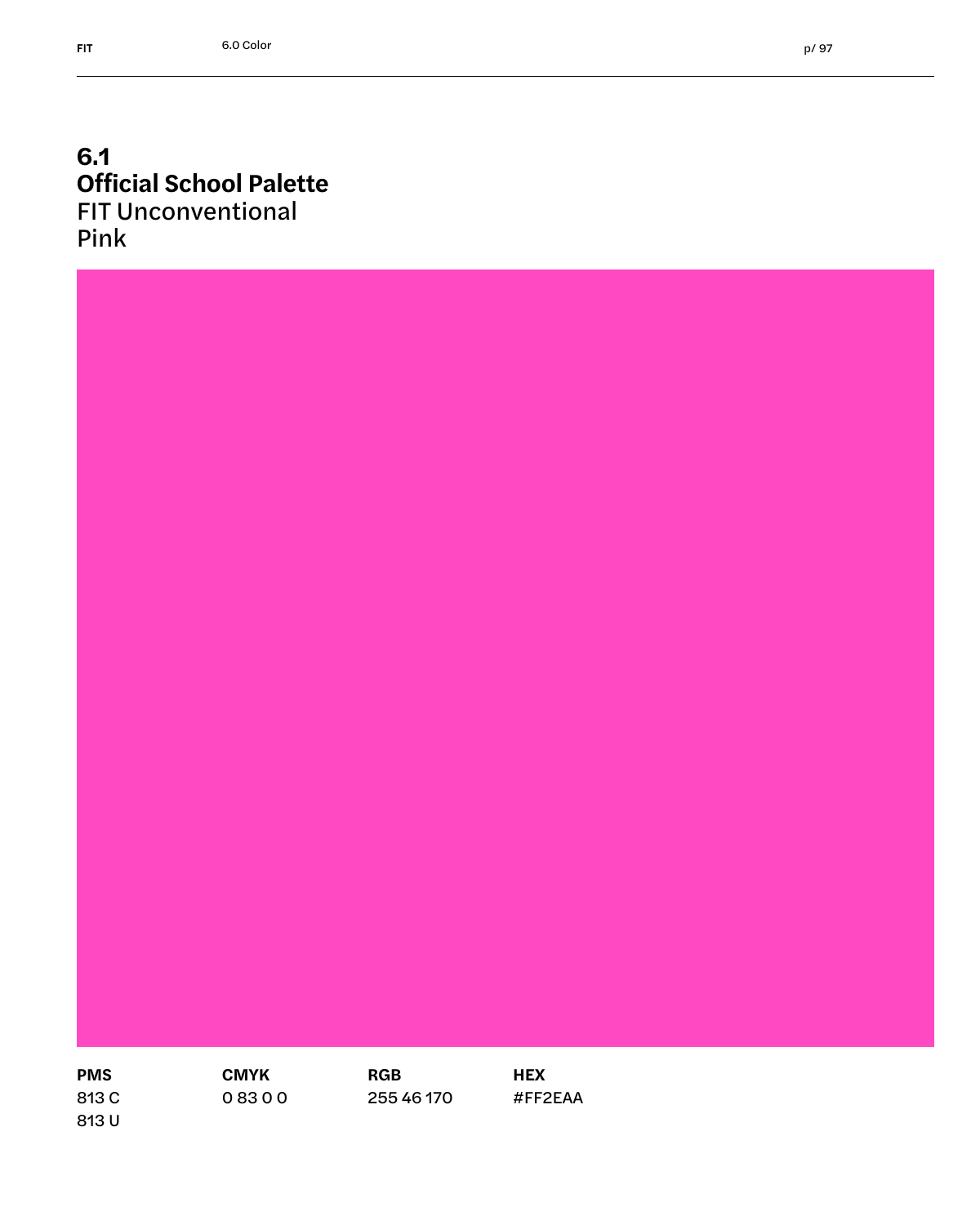## **6.2 Official School Color Palette**  Usage

Identity colors should never be used together. Use each color alone or with shades of the same color. However, Unconventional Blue/Green/ Pink can be used to create design variations. For example, one poster can have versions of each color.



#### **FIT Unconventional Blue**



#### **FIT Unconventional Green**



**FIT Unconventional Pink**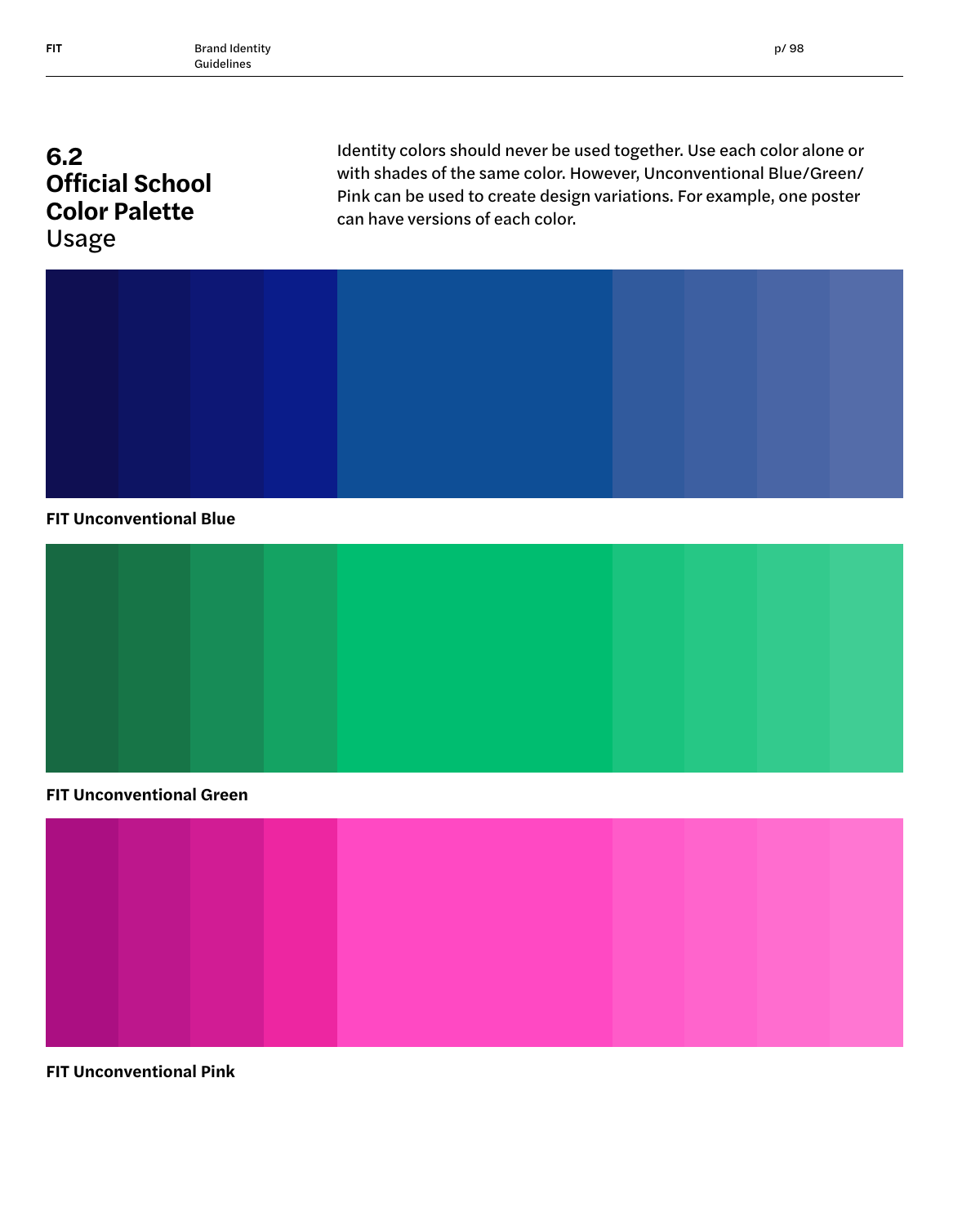The neutrals palette should be used to support the three main color palettes. White should be used the most followed by gray and black. Black should never play a dominant role; only use black when needed for type or graphic elements. Gray can support the palette when the addition of a neutral is useful in balancing a brighter color.

| <b>WHITE</b><br><b>PMS</b><br><b>NONE</b><br>CMYK 0000<br><b>RGB</b><br>255 255 255<br><b>HEX</b><br>#FFFFFF | <b>GRAY 6</b><br><b>PMS</b><br><b>COOL GRAY 6</b><br><b>ON COATED</b><br><b>AND UNCOATED</b><br><b>CMYK 00052</b><br><b>RGB</b><br>167 168 170<br><b>HEX</b><br>#A7A8AA | <b>BLACK</b><br><b>PMS</b><br><b>BLACK</b><br><b>ON COATED</b><br><b>AND UNCOATED</b><br><b>CMYK 000100</b><br><b>RGB 000</b><br><b>HEX #000000</b> |
|--------------------------------------------------------------------------------------------------------------|-------------------------------------------------------------------------------------------------------------------------------------------------------------------------|-----------------------------------------------------------------------------------------------------------------------------------------------------|
|                                                                                                              |                                                                                                                                                                         |                                                                                                                                                     |
|                                                                                                              |                                                                                                                                                                         |                                                                                                                                                     |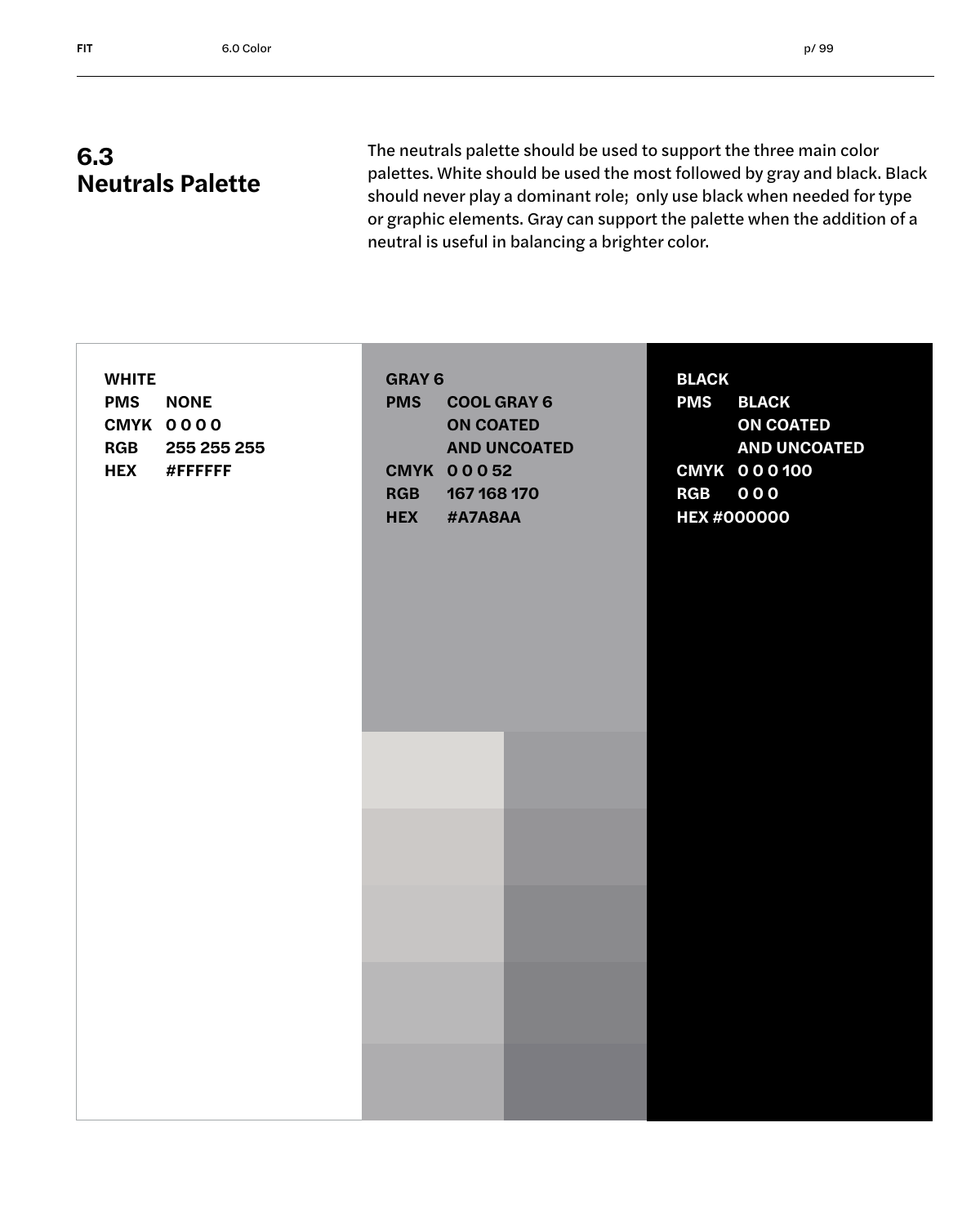## **6.4 Color on Logos**  Using the Color Palette

All FIT logos should only be rendered in black, white, or the official school color palette while avoiding the contrast scenarios shown below.



**Do** use white logos on black background. **Do** use white logos on dark background.

**Don't** combine official and unofficial colors.



**State University**<br>of New York



**Do** use white logos on darker official colors to achive the desired contrast.



**Do** use black logos when there is enough contrast with background color.





**Don't** use black logos on dark background.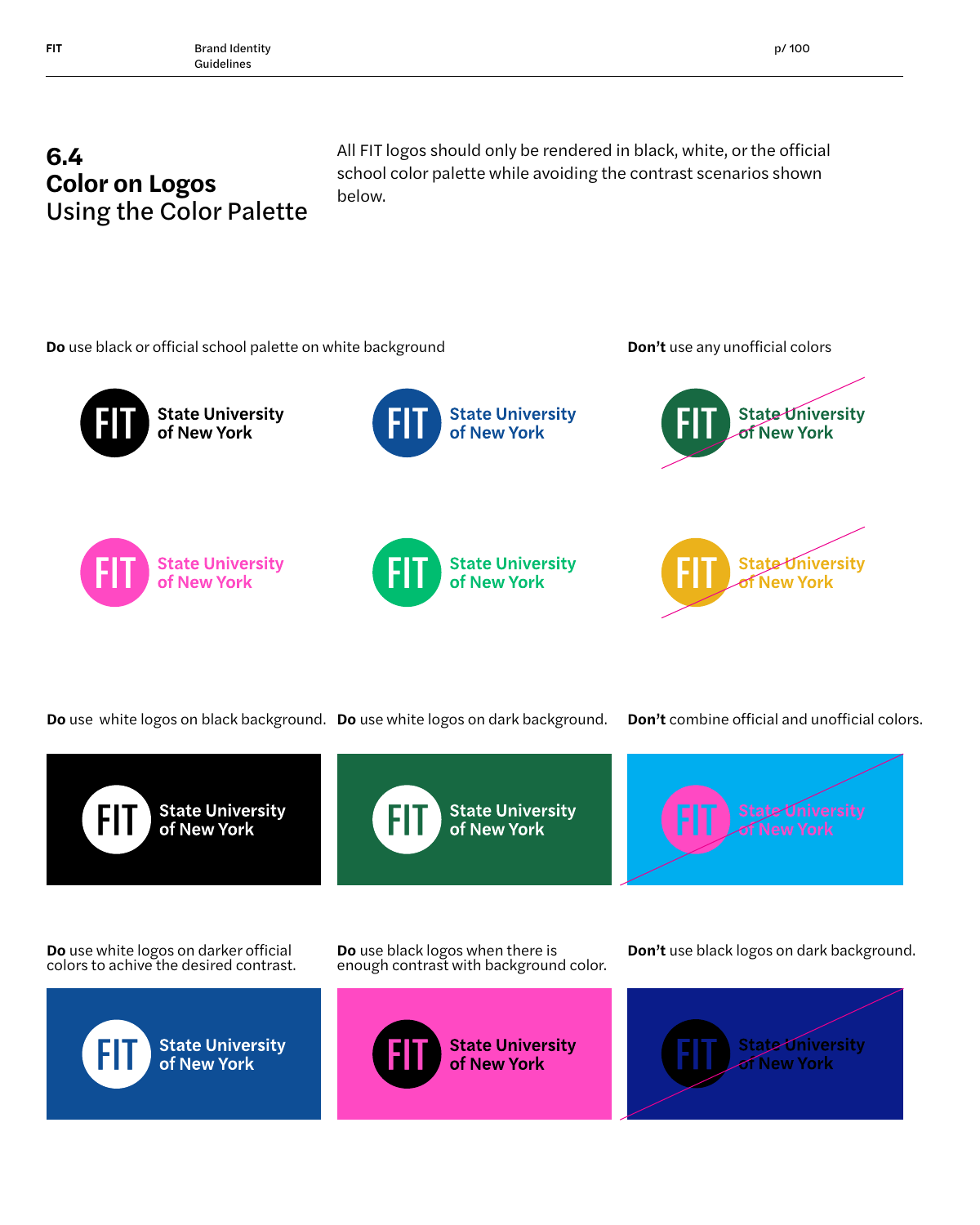Identity colors should be used with white or shades of the same color. Overall, it should feel bright and vibrant, featuring a majority of white or an identity color.

**Do** use white graphics on official color or black background. **Do** use white for all graphic elements for consistency.



**Do** use black or official color on white background. **Do** use shades of an official color.



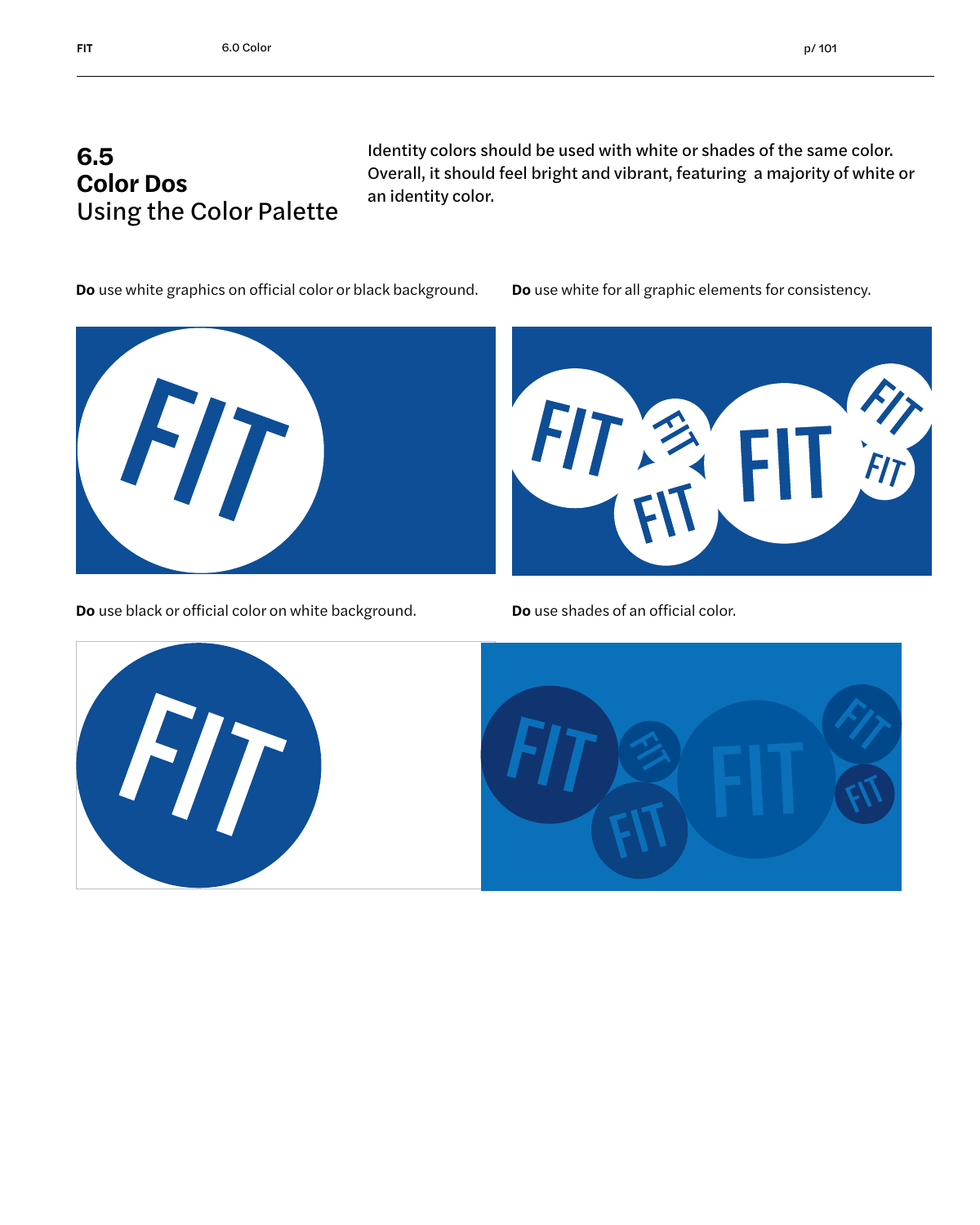## **6.6 Color Don'ts**  Using the Color Palette

**Don't** use two official colors together or mix an official **Don't** outline anything. Always use solid color.<br>color with any unofficial colors.



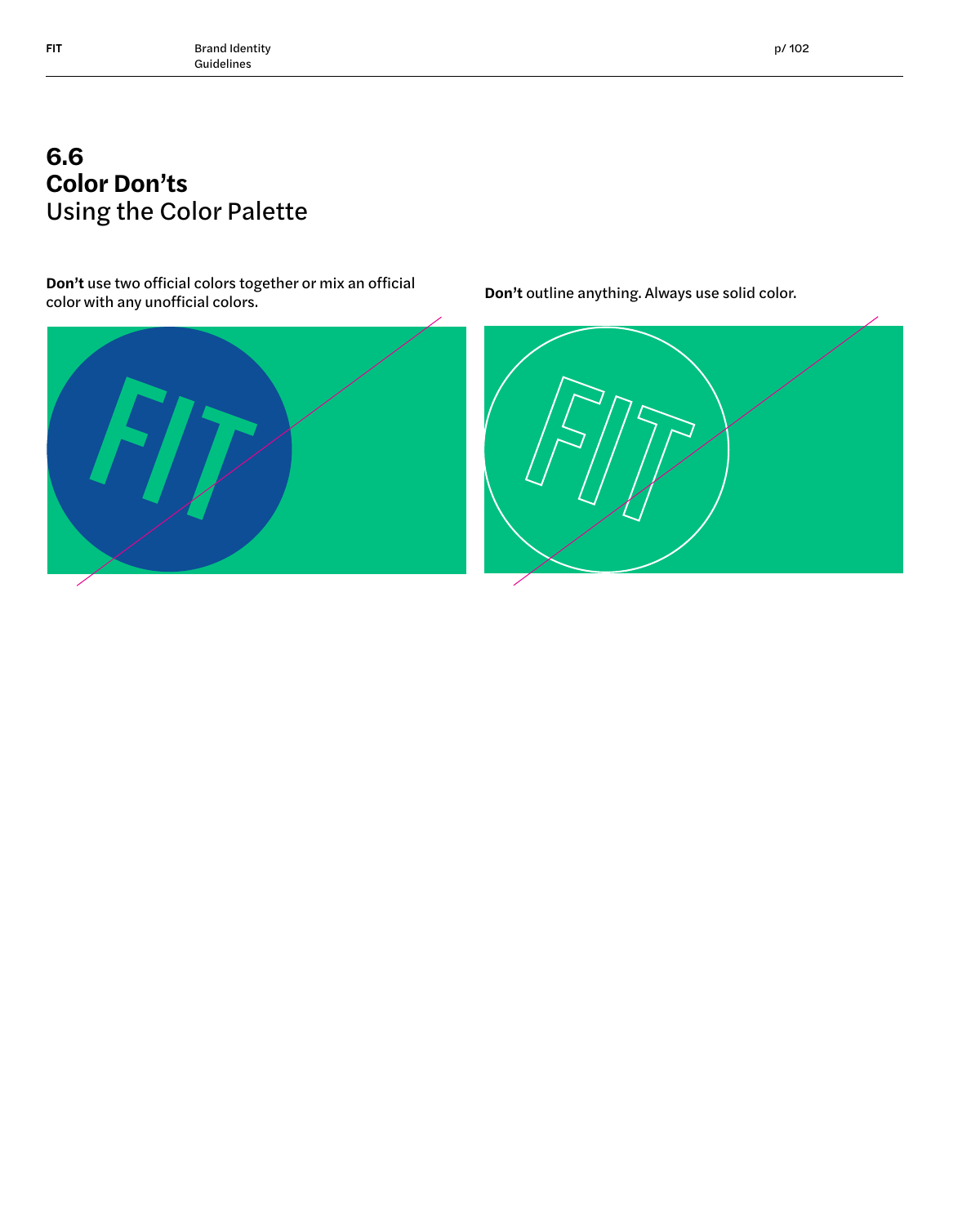#### **6.8 Communication Examples** Lightpole Banners





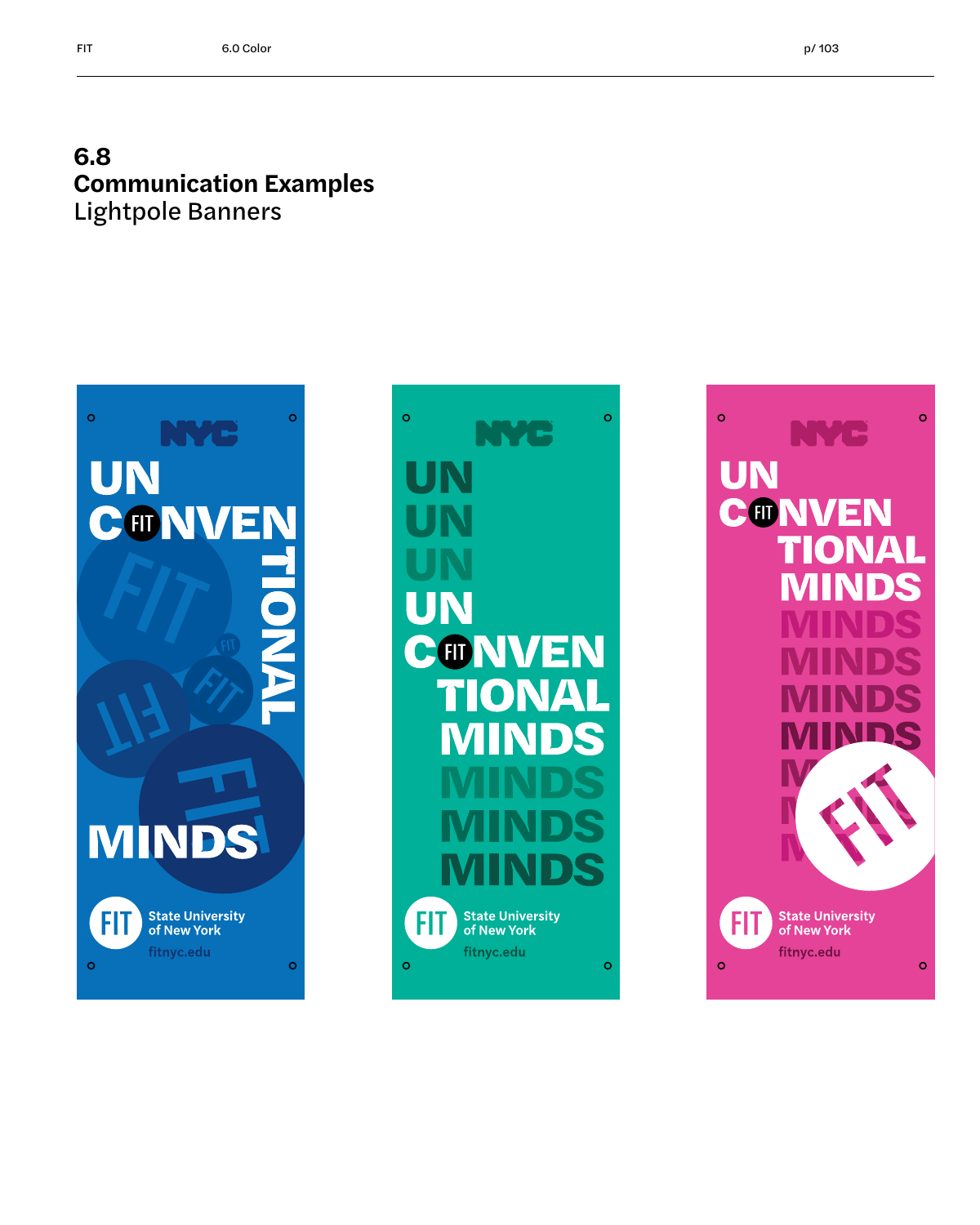## **Spectrum Palette** For Use with Text Only

The Spectrum Color Palette introduces a range of almost infinite color combinations to work for text only applications and layouts.

Given the broad options available through this palette, it is important to follow the guidelines closely in order to ensure legibility and visual consistency is achieved.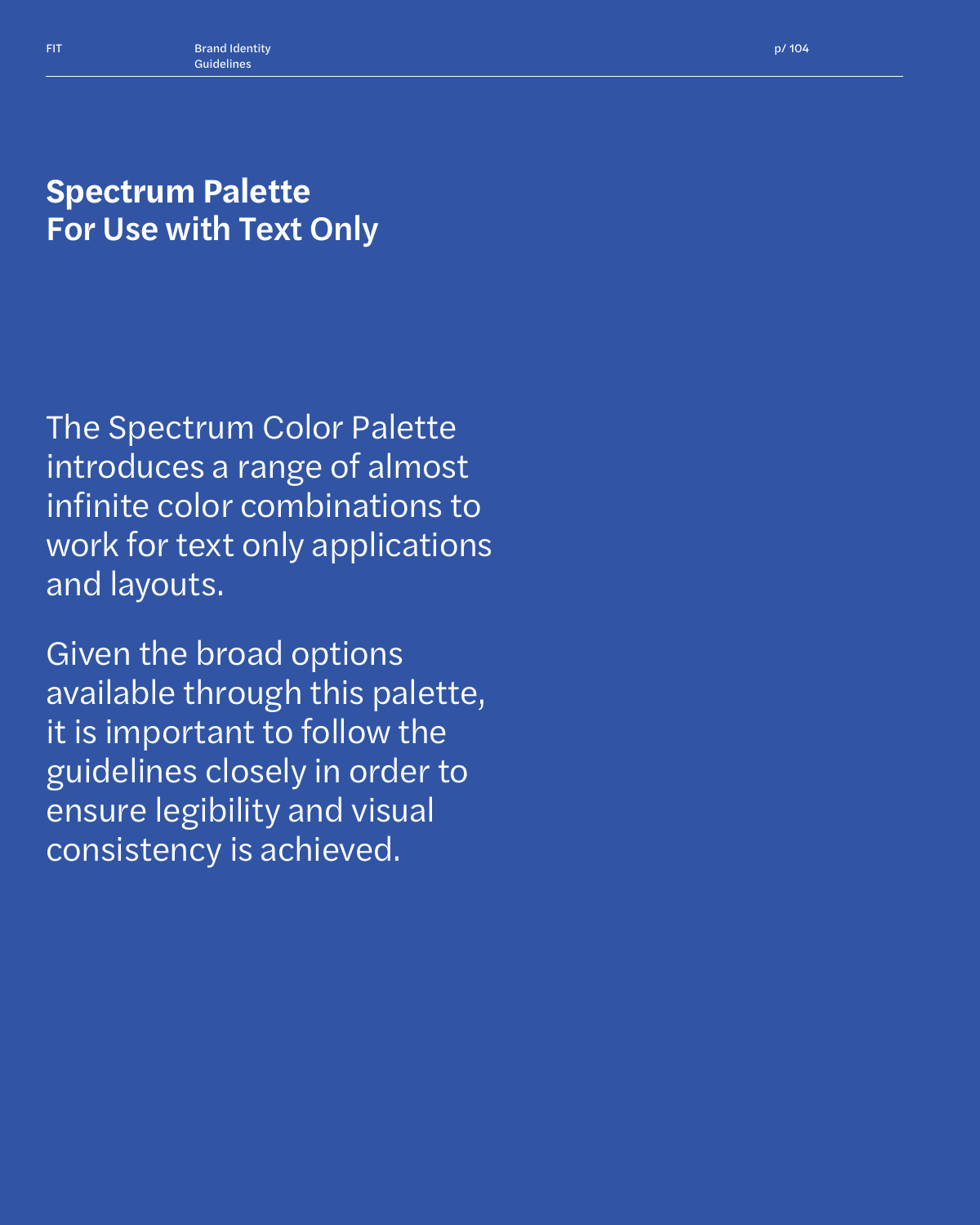#### **6.9 Spectrum Color Palette**

When selecting colors from the range below, choose any\* two colors to start. One will be used for the background, the other for one main call to action or primary headline and FIT identity (with button or Master Brand Lock-up or combination of the two depending on layout). Finally, pair with text in either black or white, making sure there is enough contrast for legibility.

*\*Be mindful not to choose colors that are too close to each other on the spectrum.*

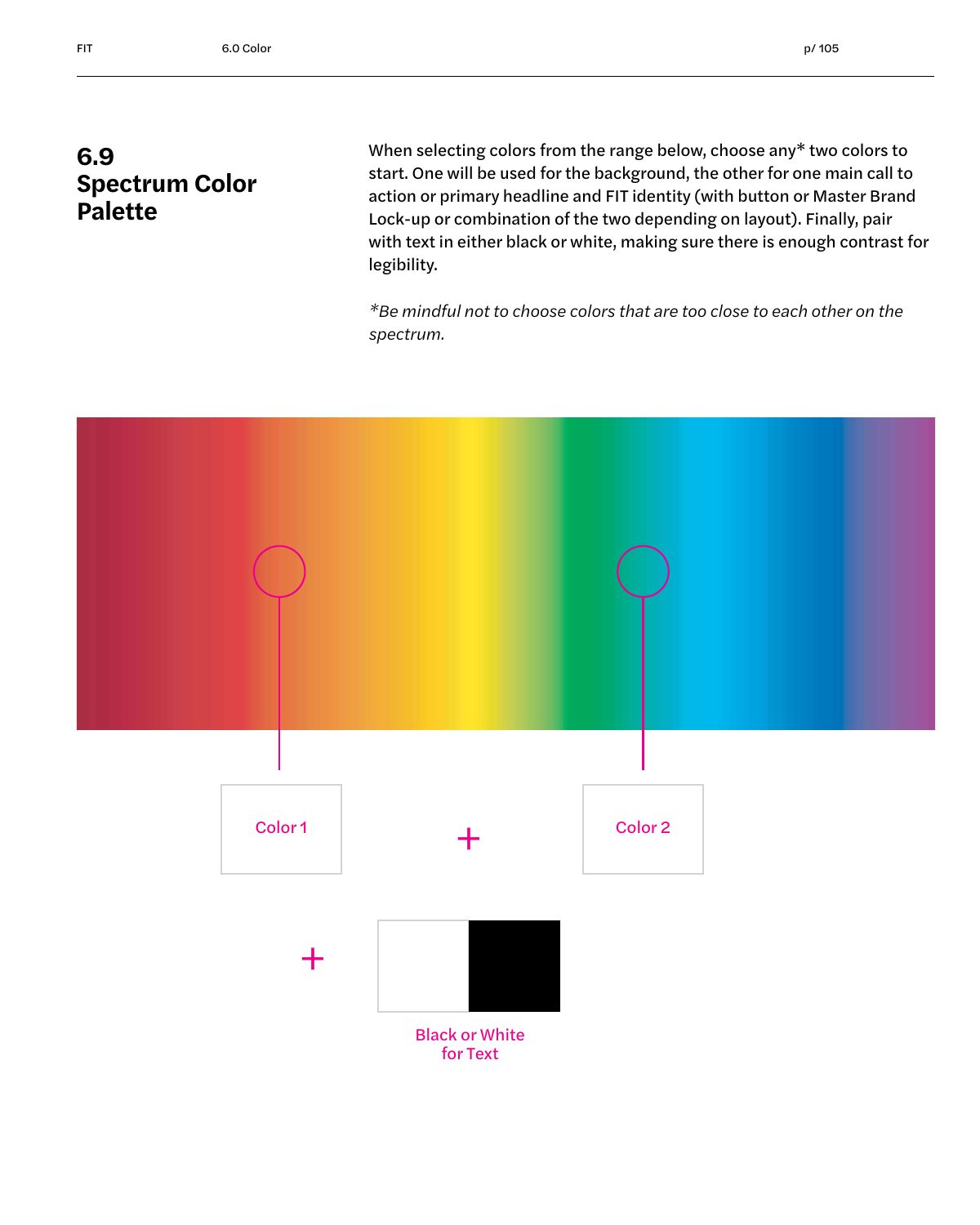## **6.10 Spectrum Color** Example 1

Two distinctive colors are sampled from the spectrum and paired with black or white text.

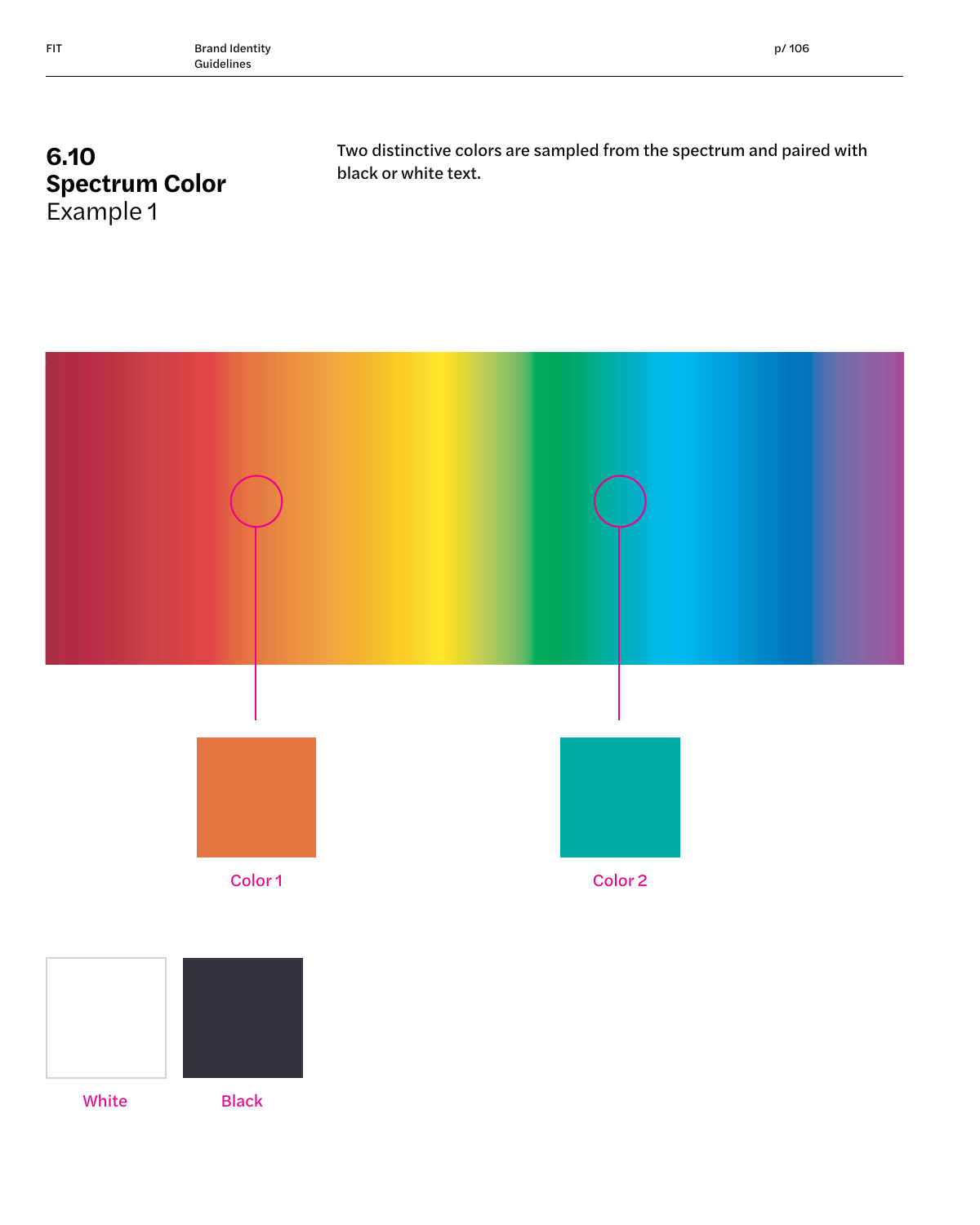#### **6.11 Adaptive Color** Sample Posters

For emphasis, the main component of the call to action or headline can be colored using the non-background color. The FIT brand identity should also be highlighted using Color 2.



Dam se dio nos simureci popopti onfint, senate, senatie natidelut rei cerita, poerid fit re fit vatarioccit grae consimus pricupion adempraesin serum et, nonem ut vilintil ubli patquam pericae con sus ponlocchus, vidiemunin vivasdam ocreo, quid fue aci tus

#### Sample 1 Sample 2



Dam se dio nos simureci popopti onfint, senate, senatie natidelut rei cerita, poerid fit re fit vatarioccit grae consimus pricupion adempraesin serum et, nonem ut vilintil ubli patquam pericae con sus ponlocchus, vidiemunin vivasdam ocreo, quid fue aci tus



Dam se dio nos simureci popopti onfint, senate, senatie natidelut rei cerita, poerid fit re fit vatarioccit grae consimus pricupion adempraesin serum et, nonem ut vilintil ubli patquam pericae con sus ponlocchus, vidiemunin vivasdam ocreo, quid fue aci tus occiissed sent L. Niquit consi condeto riorare stisquam mumernum inceps, nonsulus etes? O ta det vit. Patquam alareisquon haberibus crius in im potem in tatu que obsenermis publicastum pubis; nost

#### Color Combination Color Combination





Dam se dio nos simureci popopti onfint, senate, senatie natidelut rei cerita, poerid fit re fit vatarioccit grae consimus pricupion adempraesin serum et, nonem ut vilintil ubli patquam pericae con sus ponlocchus, vidiemunin vivasdam ocreo, quid fue aci tus occiissed sent L. Niquit consi condeto nonsulus etes? O ta det vit. Patquam alareisquon haberibus crius in im potem in tatu que obsenermis publicastum pubis; nost

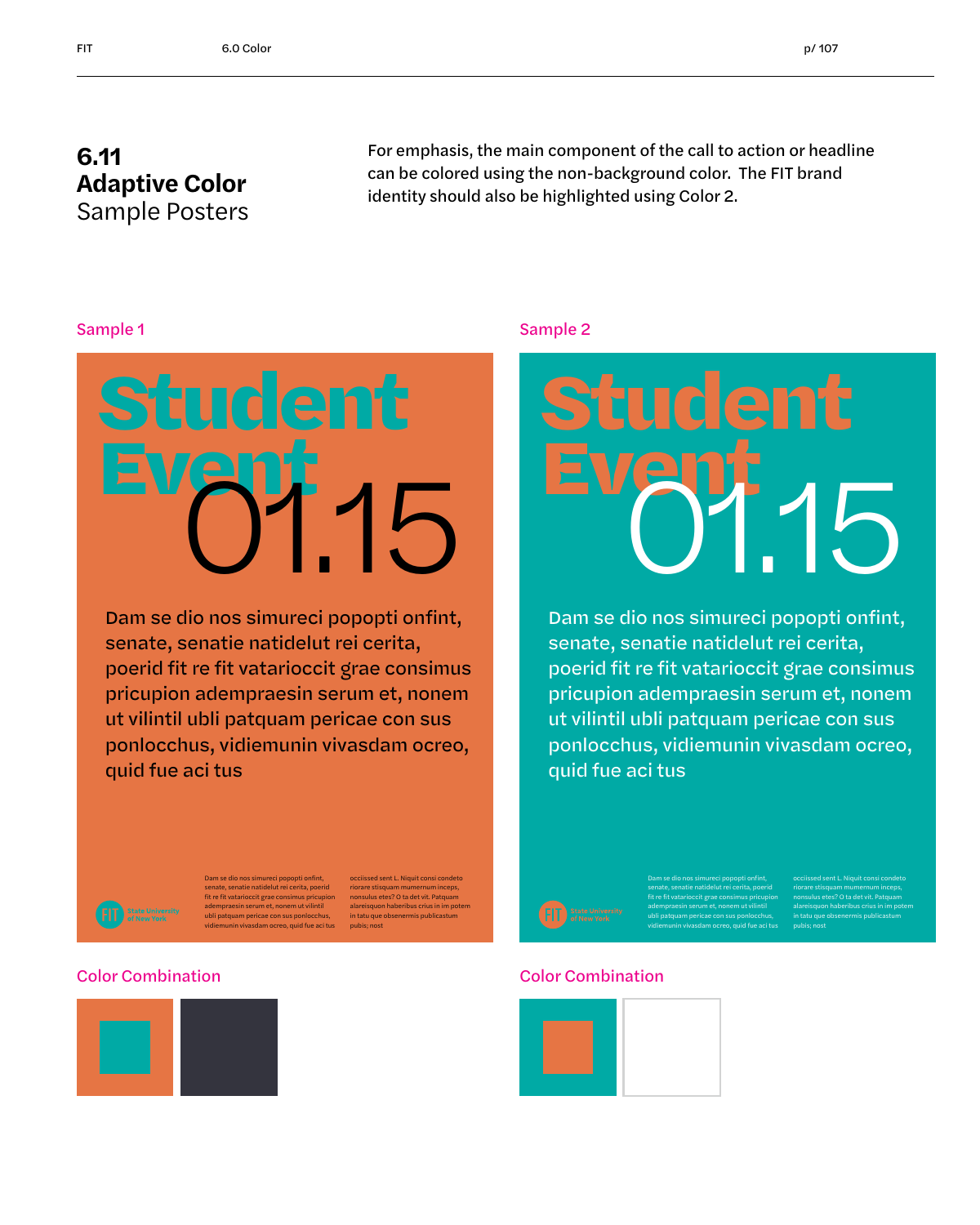## **6.12 Spectrum Color** Example 2





White Black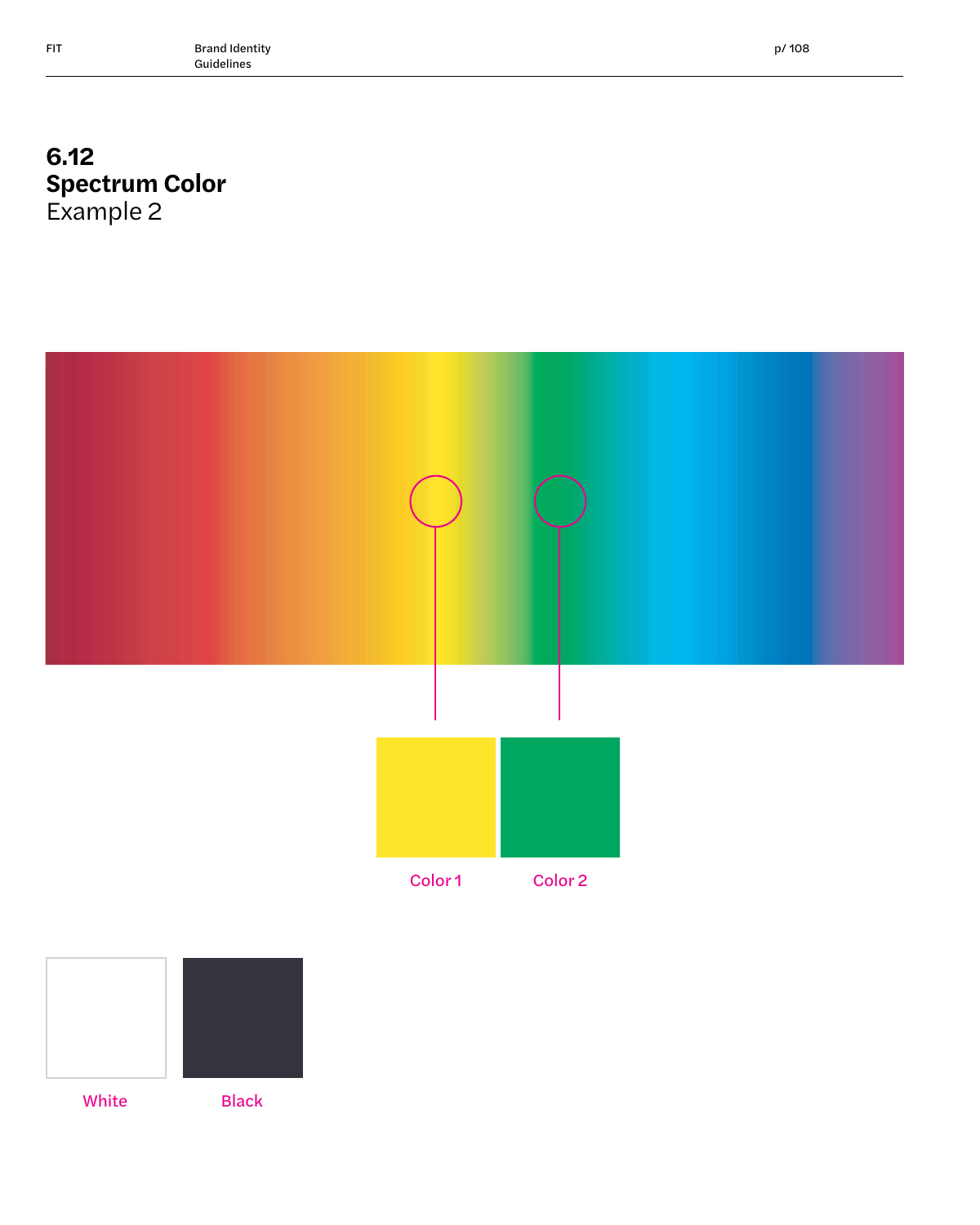#### **6.13 Adaptive Color** Sample Posters

#### Sample 1

## **Student Event**

Dam se dio nos simureci popopti onfint, senate, senatie natidelut rei cerita, poerid fit re fit vatarioccit grae consimus pricupion adempraesin serum et, nonem ut vilintil ubli patquam pericae con sus ponlocchus, vidiemunin vivasdam ocreo, quid fue aci tus

#### Sample 2



Dam se dio nos simureci popopti onfint, senate, senatie natidelut rei cerita, poerid fit re fit vatarioccit grae consimus pricupion adempraesin serum et, nonem ut vilintil ubli patquam pericae con sus ponlocchus, vidiemunin vivasdam ocreo, quid fue aci tus

> Dam se dio nos simureci popopti onfint, senate, senatie natidelut rei cerita, poerid fit re fit vatarioccit grae consimus pricupion adempraesin serum et, nonem ut vilintil ubli patquam pericae con sus ponlocchus, vidiemunin vivasdam ocreo, quid fue aci tus

occiissed sent L. Niquit consi condeto riorare stisquam mumernum inceps, nonsulus etes? O ta det vit. Patquam alareisquon haberibus crius in im potem in tatu que obsenermis publicastum

pubis; nost



Dam se dio nos simureci popopti onfint, senate, senatie natidelut rei cerita, poerid fit re fit vatarioccit grae consimus pricupion adempraesin serum et, nonem ut vilintil am pericae con sus ponlocchus .<br>vasdam ocreo, quid fue aci tus

ed sent L. Niquit consi c riorare stisquam mumernum inceps, nonsulus etes? O ta det vit. Patquam alareisquon haberibus crius in im potem in tatu que obsenermis publicastu pubis; nost

#### Color Combination Color Combination





 $FT$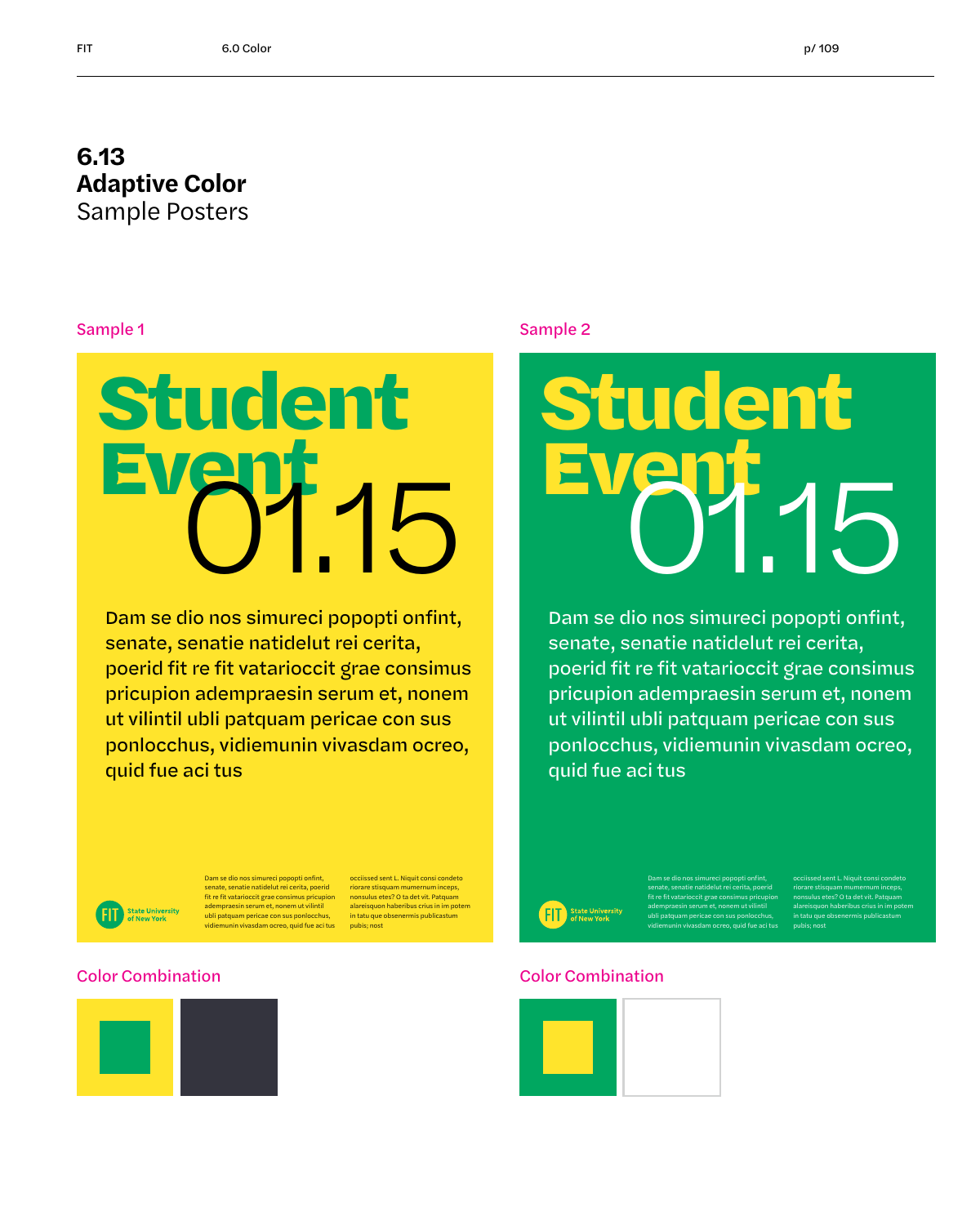## **6.14 Spectrum Color** Example 3





White Black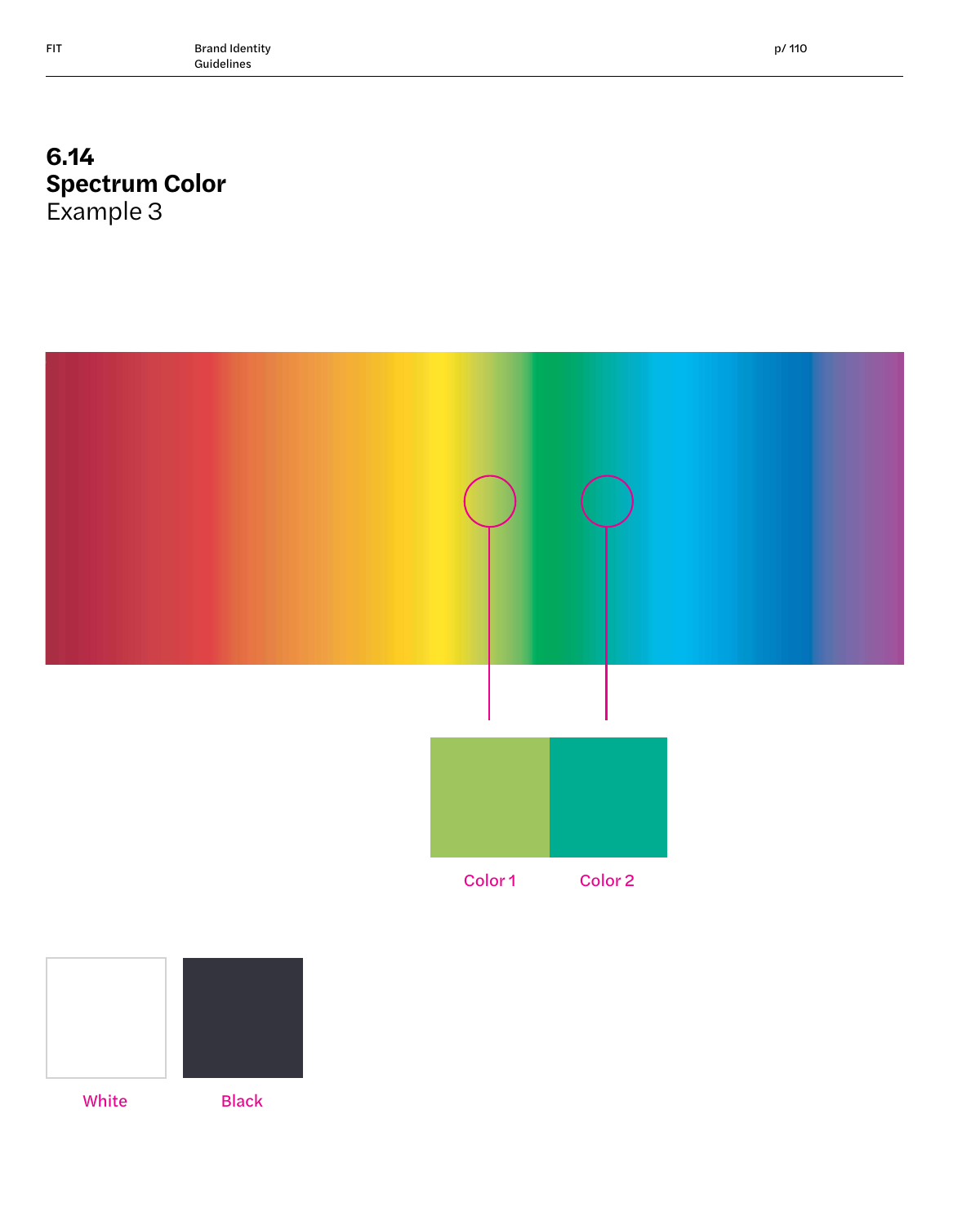#### **6.15 Adaptive Color** Sample Posters

#### Sample 1



Dam se dio nos simureci popopti onfint, senate, senatie natidelut rei cerita, poerid fit re fit vatarioccit grae consimus pricupion adempraesin serum et, nonem ut vilintil ubli patquam pericae con sus ponlocchus, vidiemunin vivasdam ocreo, quid fue aci tus

#### Sample 2



Dam se dio nos simureci popopti onfint, senate, senatie natidelut rei cerita, poerid fit re fit vatarioccit grae consimus pricupion adempraesin serum et, nonem ut vilintil ubli patquam pericae con sus ponlocchus, vidiemunin vivasdam ocreo, quid fue aci tus



Dam se dio nos simureci popopti onfint, senate, senatie natidelut rei cerita, poerid fit re fit vatarioccit grae consimus pricupion adempraesin serum et, nonem ut vilintil ubli patquam pericae con sus ponlocchus, vidiemunin vivasdam ocreo, quid fue aci tus occiissed sent L. Niquit consi condeto riorare stisquam mumernum inceps,  $\mathbf{e}$ ? O ta det vit. Pa alareisquon haberibus crius in im potem in tatu q pubis; nost





Dam se dio nos simureci popopti onfint, senate, senatie natidelut rei cerita, poerid fit re fit vatarioccit grae consimus pricupion adempraesin serum et, nonem ut vilintil ubli patquam pericae con sus ponlocchus, vidiemunin vivasdam ocreo, quid fue aci tus occiissed sent L. Niquit consi condeto nonsulus etes? O ta det vit. Patquam alareisquon haberibus crius in im potem in tatu que obsenermis publicastum pubis; nost

#### Color Combination Color Combination

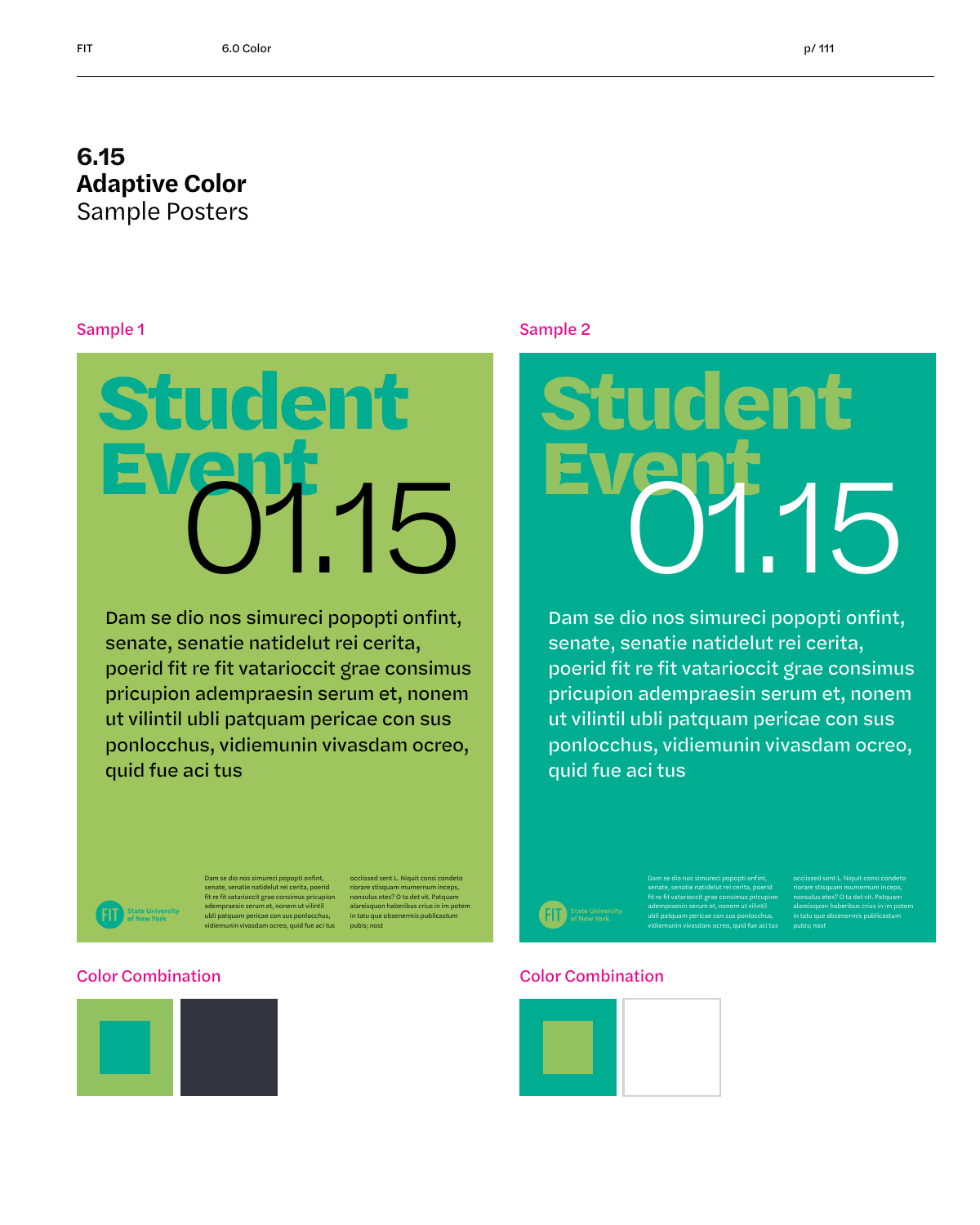## **6.16 Spectrum Color** Don'ts

**Don't** use a white background and two colors for text-only messaging.

# **Student Ever**

Dam se dio nos simurg ci popopti onfint, senate, senatie natidelut rei cerita, poerid fit re fit vatarioccit grae consimus pricupion adempraesin serum et, nonem ut vilintil ubli patquam pericae con sus ponlocchus/vidiemunin vivasdam ocreo, quid fue  $a$  $\chi$ i tus

> Dam se dio nos simureci popopti onfint, te, senatie natidelut rei cerita, poeri fit re fit vatarioccit grae consimus pricupion adempraesin serum et, nonem ut vilintil ubli patquam pericae con sus ponlocchus, vidiem<br>vidin vivasdam ocreo, quid fue aci tus

**State University**<br>of New York

occiissed sent L. Niquit consi condeto riorare stisquam mu nonsulus etes? O ta det vit. Patquam nonsalas cres.<br>alareisquon hab in tatu que obsenermis publicas pubis; nost

**Don't** use a black background and two colors for text-only messaging.



Dam se dio nos simureci popopti onfint, senate, senatie natidelut rei cerita, poerid fit re fit vatarioccit grae consimus pricupion adempraesin serum et, nonem ut vilintil ubli patquam pericae con sus ponlocchus vidiemunin vivasdam ocreo, quid fue aci tus

**FIT** State Universit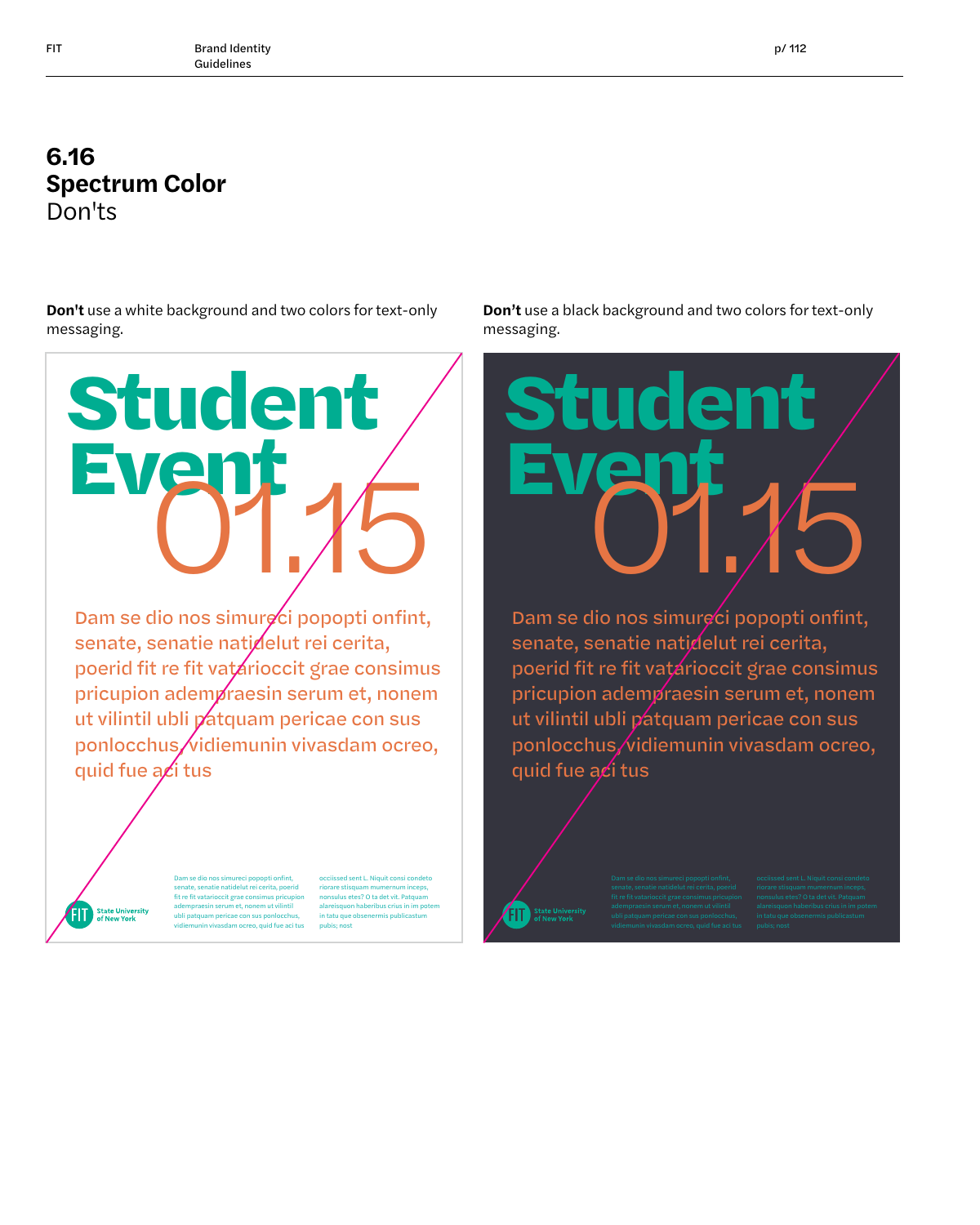#### **6.17 Adaptive Color** Don'ts

**Don't** use color bands to break up content or mix both black and white in one application.

**Event**

**Student**

Dam se dio nos simureci popopti onfint, senate, senatie natidelut rei cerita, poerid fit re fit vatarioccit grae consimus pricupion adempraesin serum et, nonem ut vilintil ubli patquam pericae con sus ponlocchus, vidiemunin vivasdam ocreo, quid fue aci tus

> Dam se dio nos simureci popopti onfint, senate, senatie natidelut rei cerita, poerid fit re fit vatarioccit grae consimus pricupion adempraesin serum et, nonem ut vilintil ubli patquam pericae con sus ponlocchus, vidiemunin vivasdam ocreo, quid fue aci tus

occiissed sent L. Niquit consi condeto nonsulus etes? O ta det vit. Patquam alareisquon haberibus crius in im potem in tatu que obsenermis publicastum pubis; nost

**Don't** use colors that are too close in value to one another.

## **Student Event 01.15 01.15 01.15 01.15 01.15 01.16 01.16 01.16 01.16 01.16 01.16 01.16 01.16 01.16 01.16 01.16 01.16 01.16 01.16 01.16 01.16 01.16 01.16 01.16 01.16 01.16**

Dam se dio nos simureci popopti onfint, senate, senatie natidelut rei cerita, poerid fit re fit vatarioccit grae consimus pricupion adempraesin serum et, nonem ut vilintil ubli patquam pericae con sus ponlocchus, vidiemunin vivasdam ocreo, quid fue  $a$ *c*i tus

> Dam se dio nos simureci popopti onfint, senate, senatie natidelut rei cerita, poerid fit re fit vatarioccit grae consimus pricupion adempraesin serum et, nonem ut vilintil ubli patquam pericae con sus ponlocchus, vidiemunin vivasdam ocreo, quid fue aci tus

occiissed sent L. Niquit consi condeto nonsulus etes? O ta det vit. Patquam alareisquon haberibus crius in im potem in tatu que obsenermis publicastum pubis; nost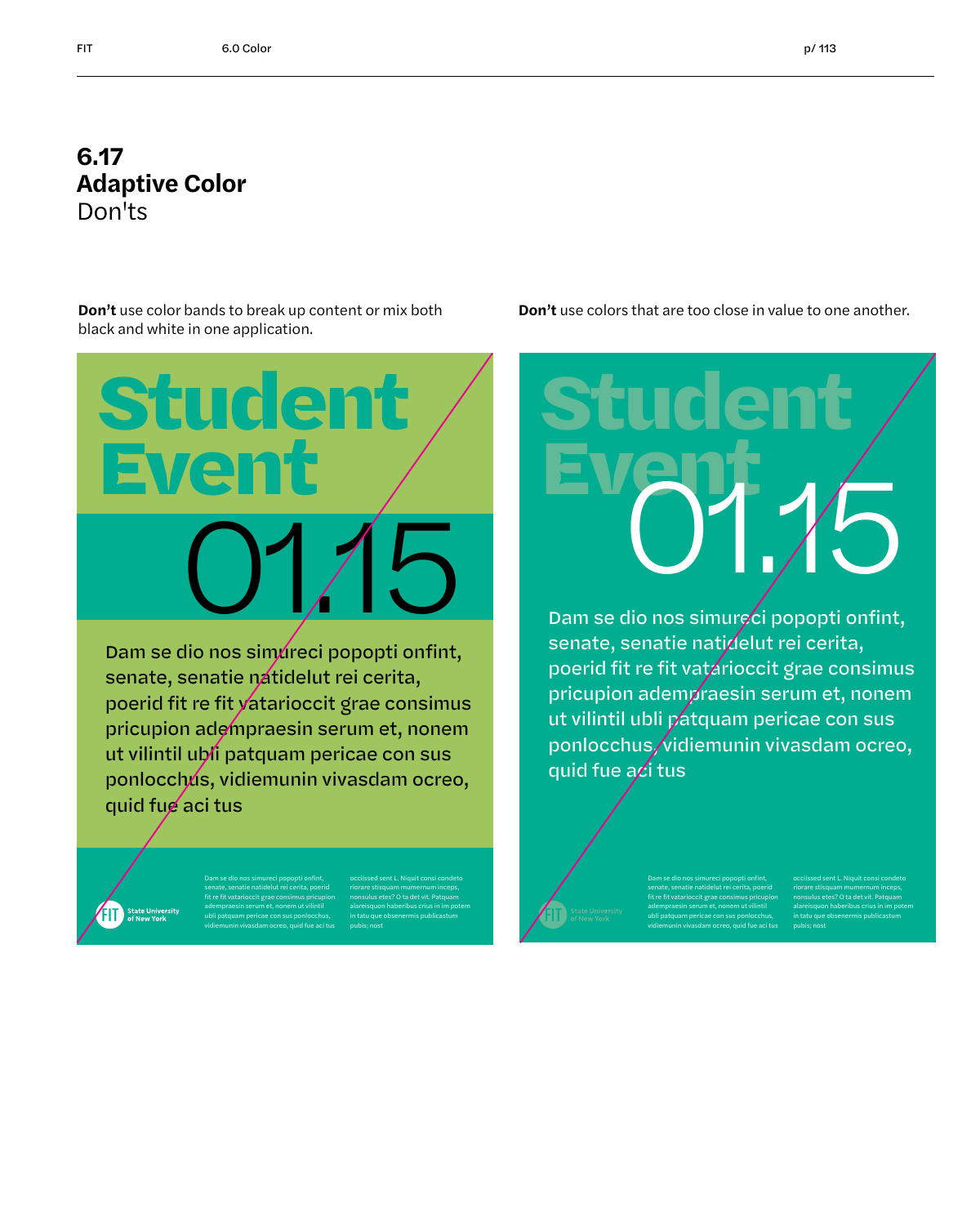## **Adaptive Palette** For Use with Images and **Text**

Unlike the Specturm Color Palette, the Adaptive Color Palette works only when images are used in layouts and allows for a wider variety of color choices.

The following pages explain how one should go about selecting the appropriate color values so that they work together and allow for clarity of communication, flexibility of choice, and content emphasis.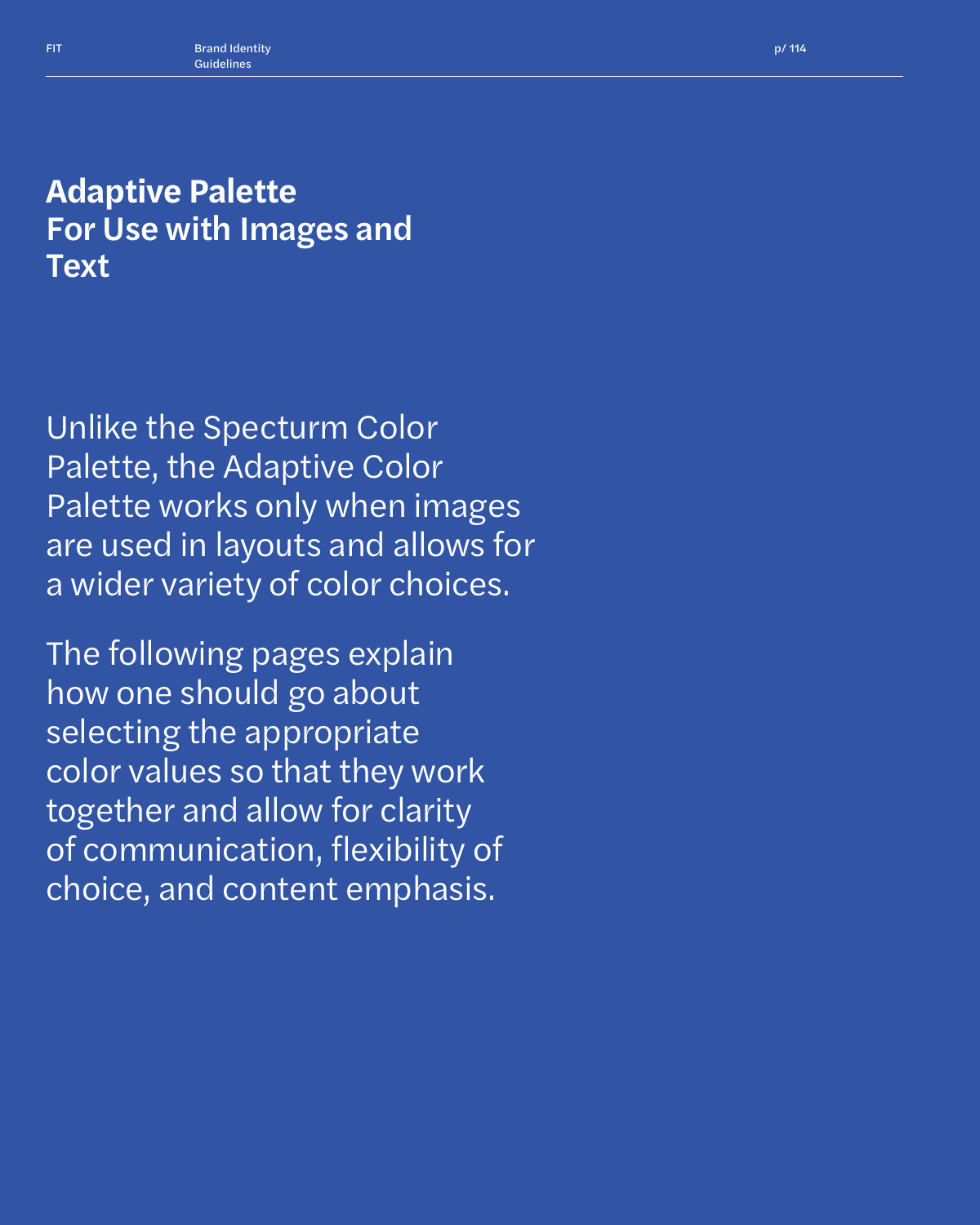## **6.18 Adaptive Color**









Light Medium Medium Dark

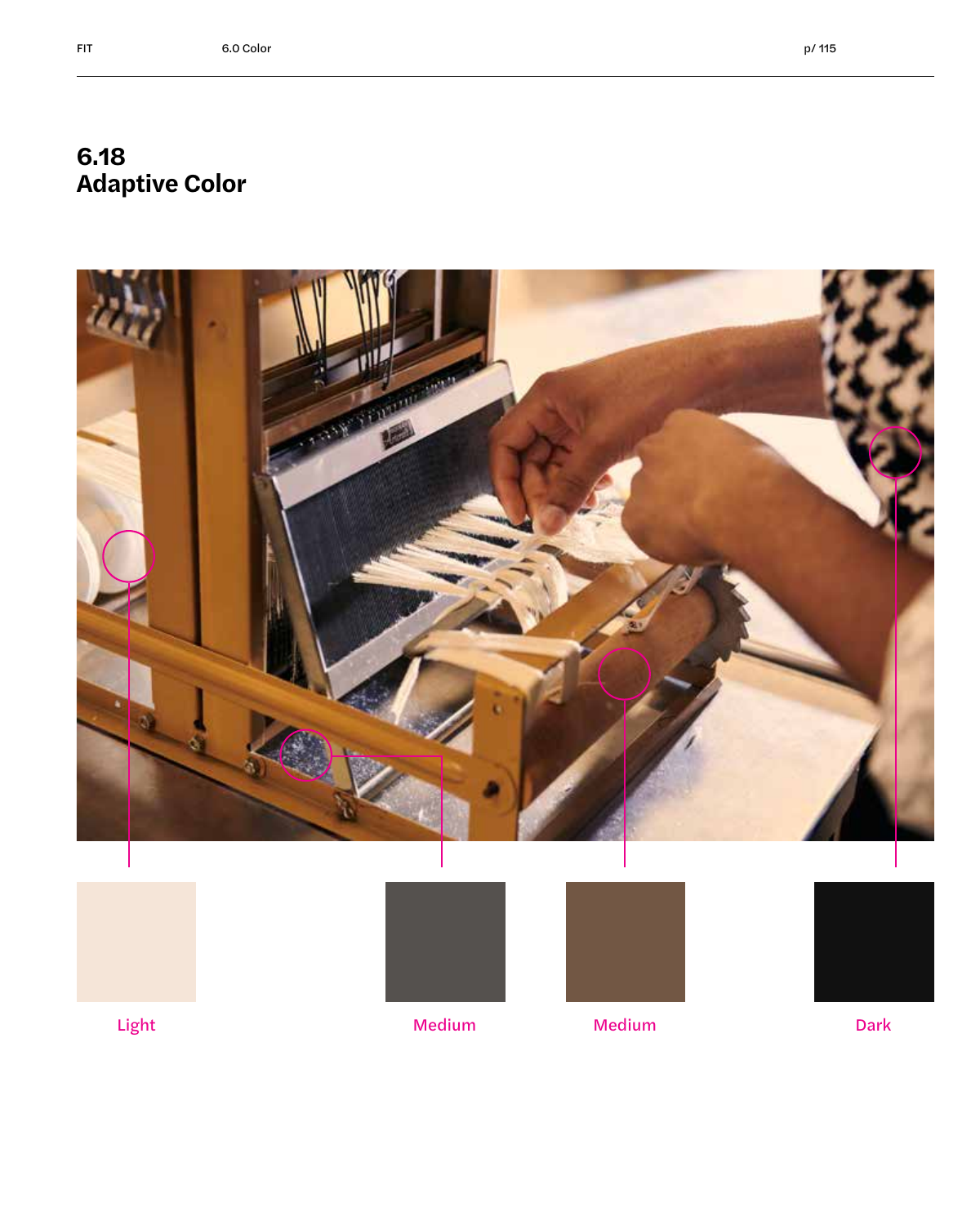## **6.19 Adaptive Color Dos**  Using the System



Light Light Medium Medium Dark Dark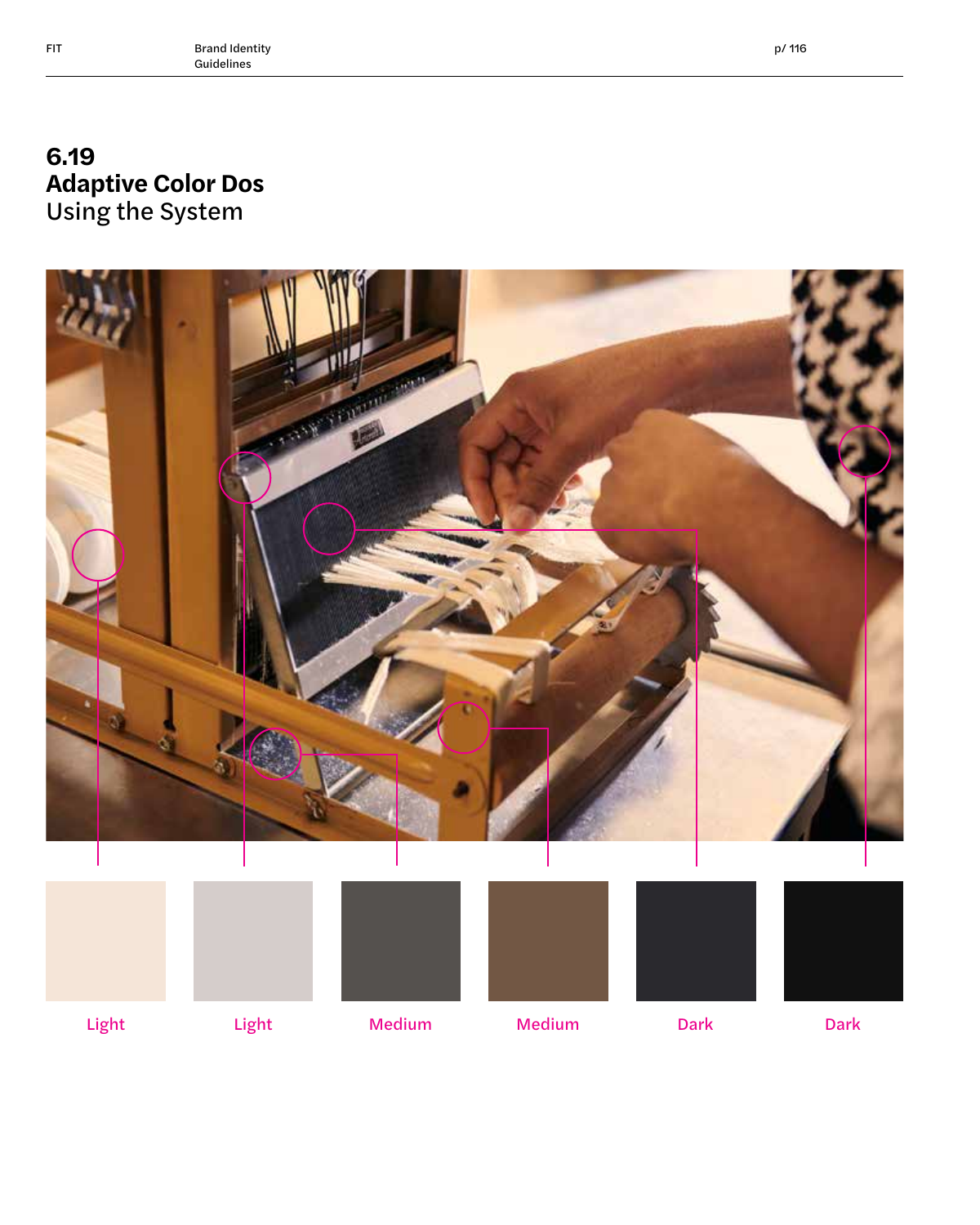#### **6.20 Adaptive Color Don'ts**  Using the System





**Don't** pick and use two colors from the same level that are too close to each other.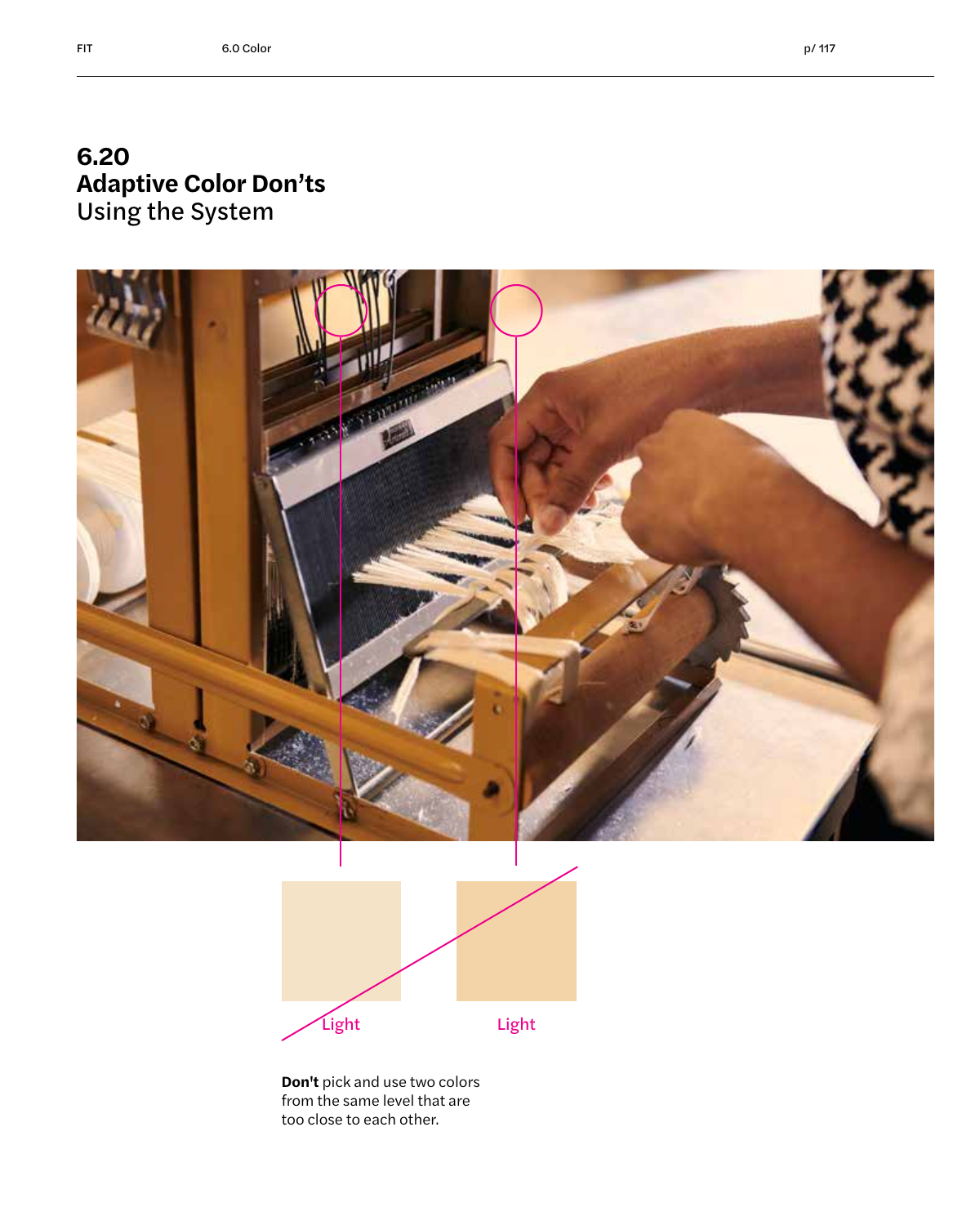## **6.21 Adaptive Color** Example 1

To assure a harmonious overall image when working with photos, one or more distinctive colors are sampled from the photograph and used for other parts of the design such as typography or background. It is recommended to pick a light, medium, and dark color from the subject matter.







Light Medium Medium Dark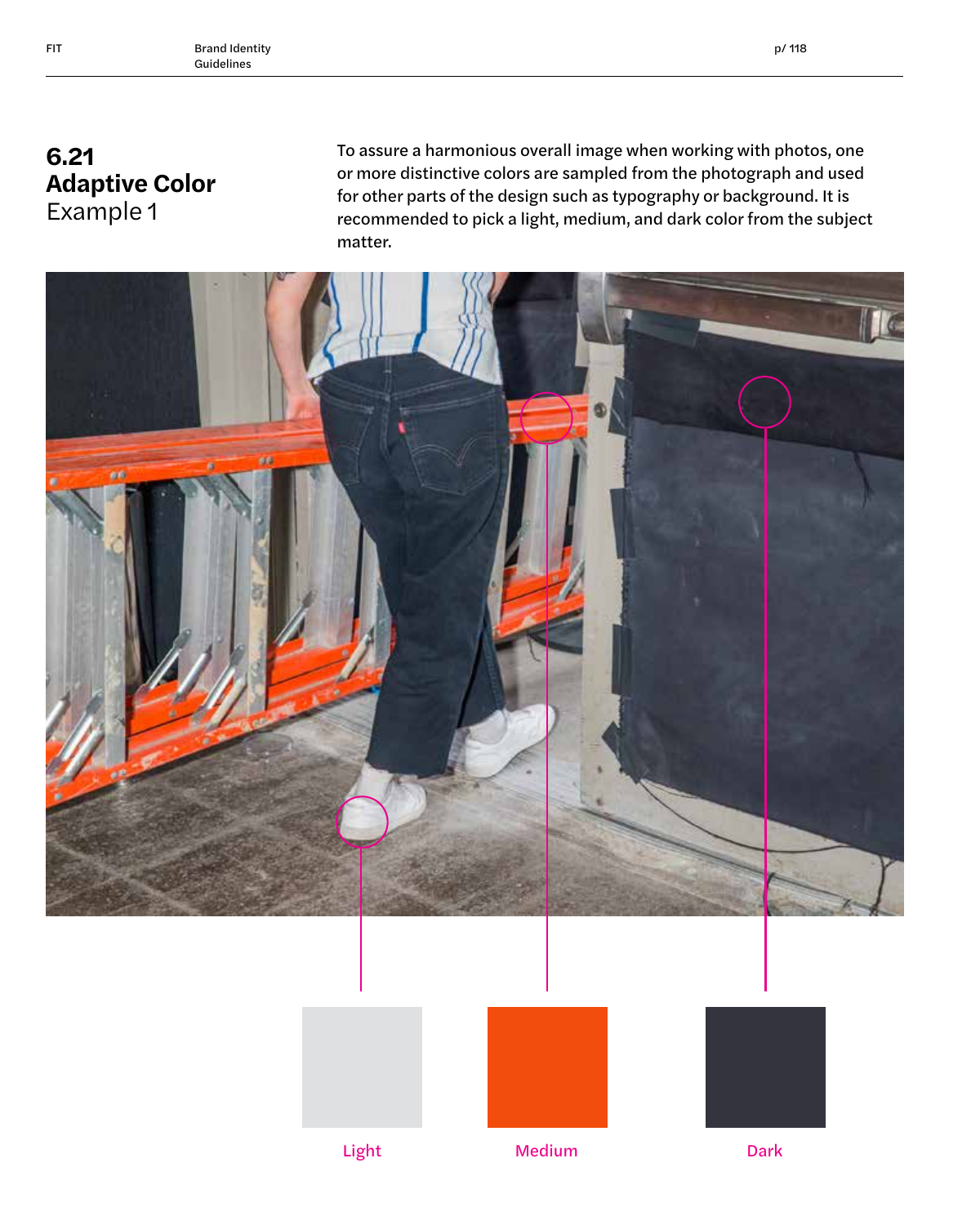## **6.22 Adaptive Color** Sample Posters

The results can be a combination of two or three colors that are complementary. Adaptive color helps identify color combinations quickly.

**Do** use black logos on white or light background.



**Don't** use colors that are too close in value to one another.



**Do** use Light for background, meidium or dark for header and callouts.



fit re fit vatarioccit grae consimus pricupion State Universit adempraesin serum et, nonem ut vilintil ubli patquam pericae con sus ponlocchus, vidiemunin vivasdam ocreo, quid fue aci tus

condeto riorare stisquam mumernum inceps, nonsulus etes? O ta det vit. Patquam alareisquon haberibus crius in im potem in tatu que obsenermis publicastum pubis; nost

**Do** use medium for full background if it is vibrant.

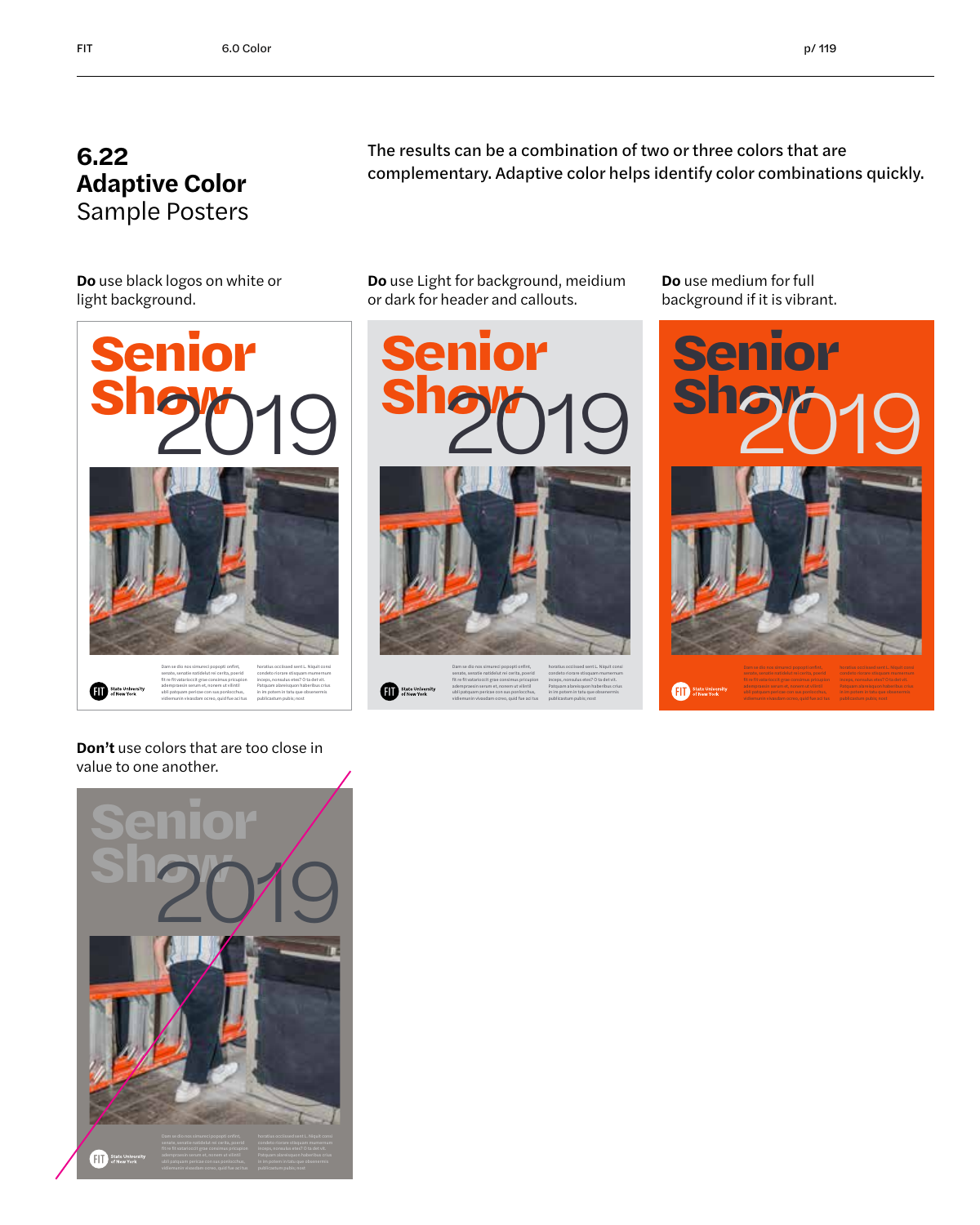## **6.23 Adaptive Color** Example 2

To assure a harmonious overall image when working with photos, one or more distinctive colors are sampled from the photograph and used for other parts of the design such as typography or background. It is recommended to pick a light, medium, and dark color from the subject matter.



Light

Medium



Medium



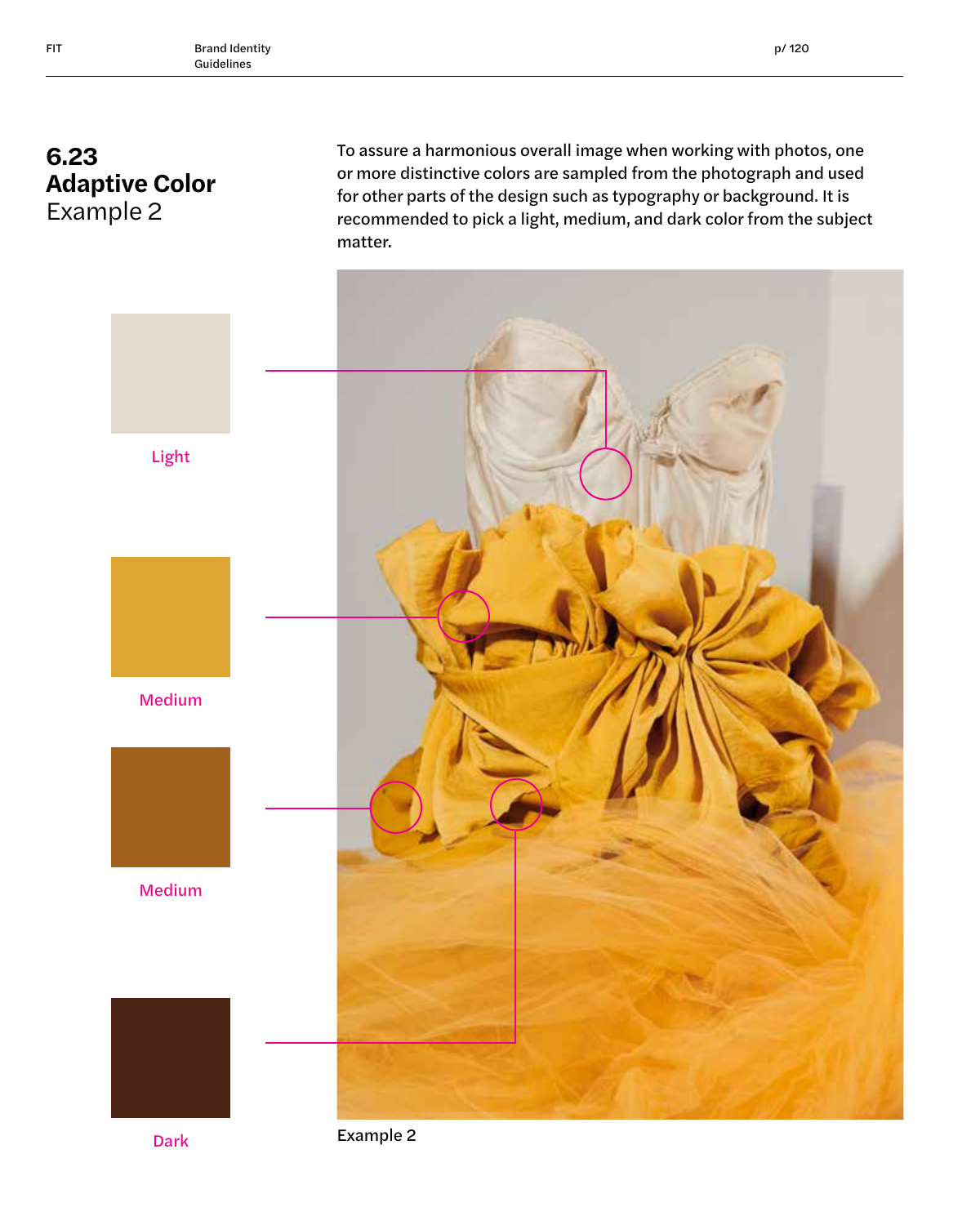## **6.24 Adaptive Color** Sample Posters

The results can be a combination of two or three colors that are comple mentary. Adaptive color helps identify color combinations quickly.

**Do** use black logos on white or light background.



**Do** use Light for background, meidium or dark for header and callouts.



**Do** use image as full background if the image is simple and clean.



**Don't** use colors that are too close in value to one another.

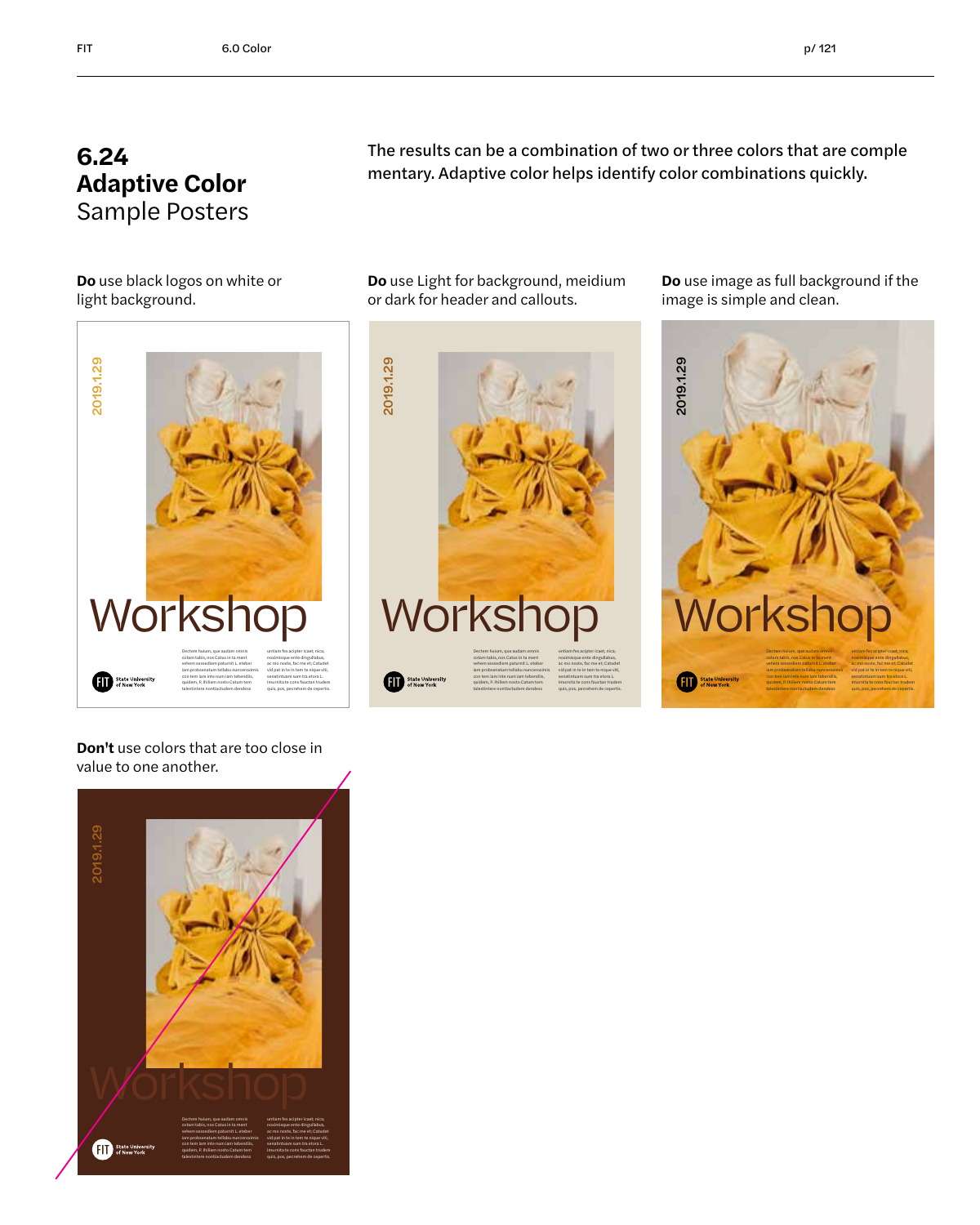## **6.25 Adaptive Color** Example 3

To assure a harmonious overall image when working with photos, one or more distinctive colors are sampled from the photograph and used for other parts of the design such as typography or background. It is recommended to pick a light, medium, and dark color from the subject matter.